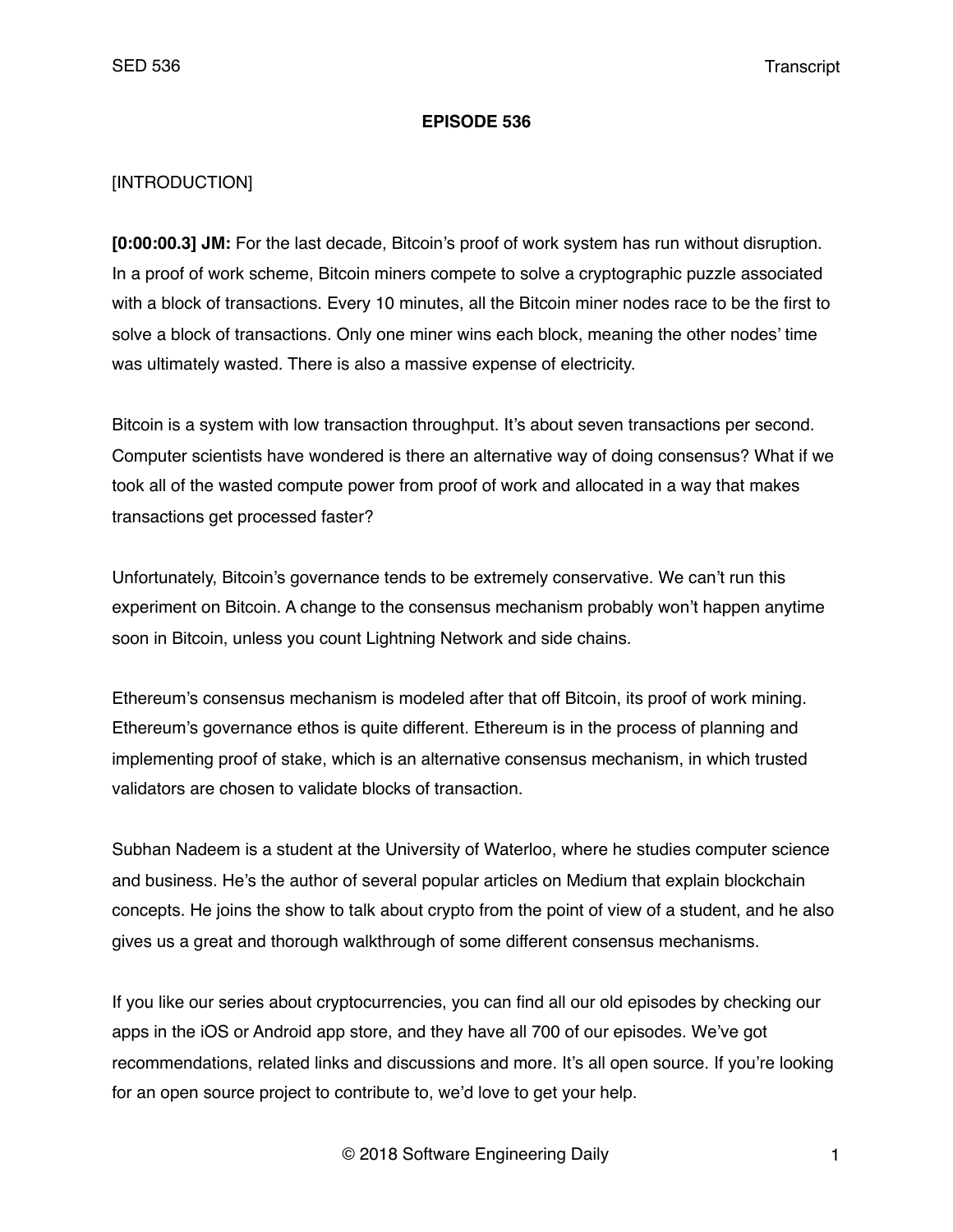You can go to github.com/softwareengineeringdaily. We welcome all kinds of contributors, new developers and experts and engineers, as well as non-technical people, like if you're in marketing or sales or design. Actually, those are technical roles so I should specify this more specifically, but it's an open source project where we aren't just looking for engineers, we'd love all kinds of commerce. If you're interested in getting involved in the SE Daily open source project, we would love to have your involvement.

With that said, let's get to this episode.

## [SPONSOR MESSAGE]

**[0:02:46.1] JM:** Users have come to expect real-time. They crave alerts that their payment is received. They crave little cars zooming around on the map. They crave locking their doors at home when they're not at home. There is no need to reinvent the wheel when it comes to making your app real-time.

PubNub makes it simple, enabling you to build immersive and interactive experiences on the web, on mobile phones, embedded into hardware and any other device connected to the internet. With powerful APIs and a robust global infrastructure, you can stream geo-location data. You can send chat messages, you can turn on sprinklers, or you can rock your baby's crib when they start crying. PubNub literally powers IoT cribs. 70 SDKs for web, mobile, IoT and more means that you can start streaming data in real-time without a ton of compatibility headaches. No need to build your own SDKs from scratch.

Lastly, PubNub includes a ton of other real-time features beyond real-time messaging, like presence for online or offline detection and access manager to thwart trolls and hackers. Go to pubnub.com/sedaily to get started. They offer a generous Sandbox to you that's free forever until your app takes off that is. Pubnub.com/sedaily, that's P-U-B-N-U-B.com/sedaily.

Thank you PubNub for being a sponsor of Software Engineering Daily.

## [INTERVIEW]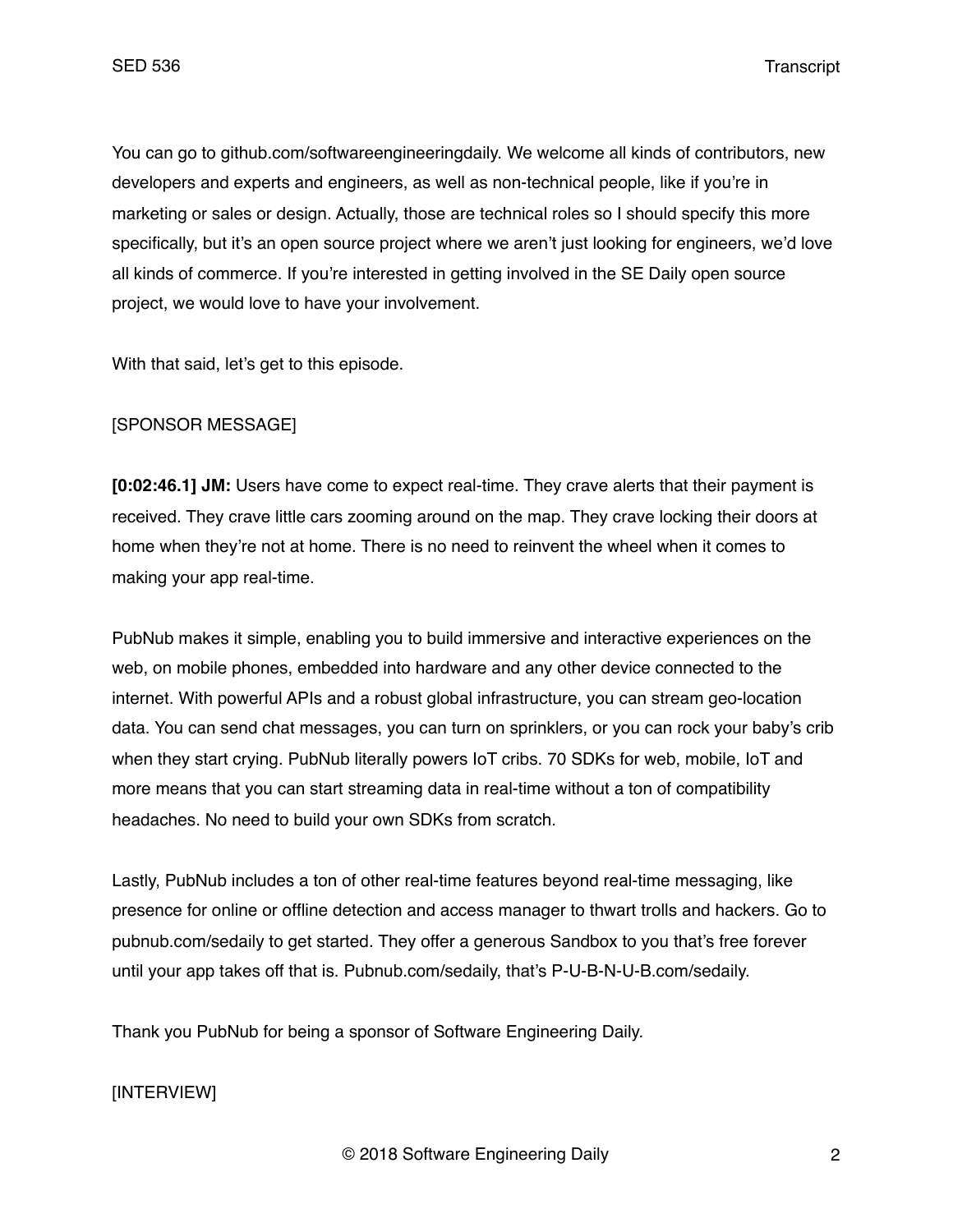**[0:04:29.3] JM:** Subhan Nadeem, you are a student at the University of Waterloo. You're studying computer science in business. Welcome to Software Engineering Daily.

**[0:04:36.3] SN:** Thank you very much for having me, Jeff. I'm a huge fan. I've been listening for a while and I'm very glad to be here.

**[0:04:41.3] JM:** Well, that's great to hear. I'm a fan of your Medium work, so the respect is mutual. I want to start off with some basic questions about who you are and your circumstances, because I am doing this month of shows about cryptocurrencies and related technologies. I'm trying to get an understanding not just of the technology, but the community and who is adopting it, who is paying attention, why they are paying attention, the different motivations of people. Let me just ask you as a student. What's your perspective on the question of why engineers should look closely at cryptocurrencies?

**[0:05:19.8] SN:** Absolutely. That's such a really good question, because – like you mentioned, I go to the University of Waterloo. My interest in blockchain technology and Bitcoin technology actually stems from the environment in which I study in. About six months ago when everything started to get into a frenzy, blockchain technology was the buzz word and it still is. Especially in Waterloo which is described as the Silicon Valley of Canada, things started to really take off, they started buzzing about blockchain technology, companies started popping up everywhere.

What's happening now is that it turned into this industry right for opportunity. Everywhere you look, you're seeing blockchain technologies popup, you're seeing blockchain researchers, blockchain learners, educators popup. Really, I think what's important to realize for anybody looking to get into this field, they're trying to fund the – realize the value in this field is that this technology itself, blockchain, Bitcoin, Ethereum, all of these platforms, they're largely untapped.

We're almost 10 years in, but the true potential of all of these have not been realized. To really understand why that is, you really have to get into the nitty-gritty and the fundamentals of the technology. That's where I started myself when I got into trying to realize the potential of this technology. I told myself, you can't really understand what's going on here without understanding the fundamentals. It's a tough question to answer without explaining why this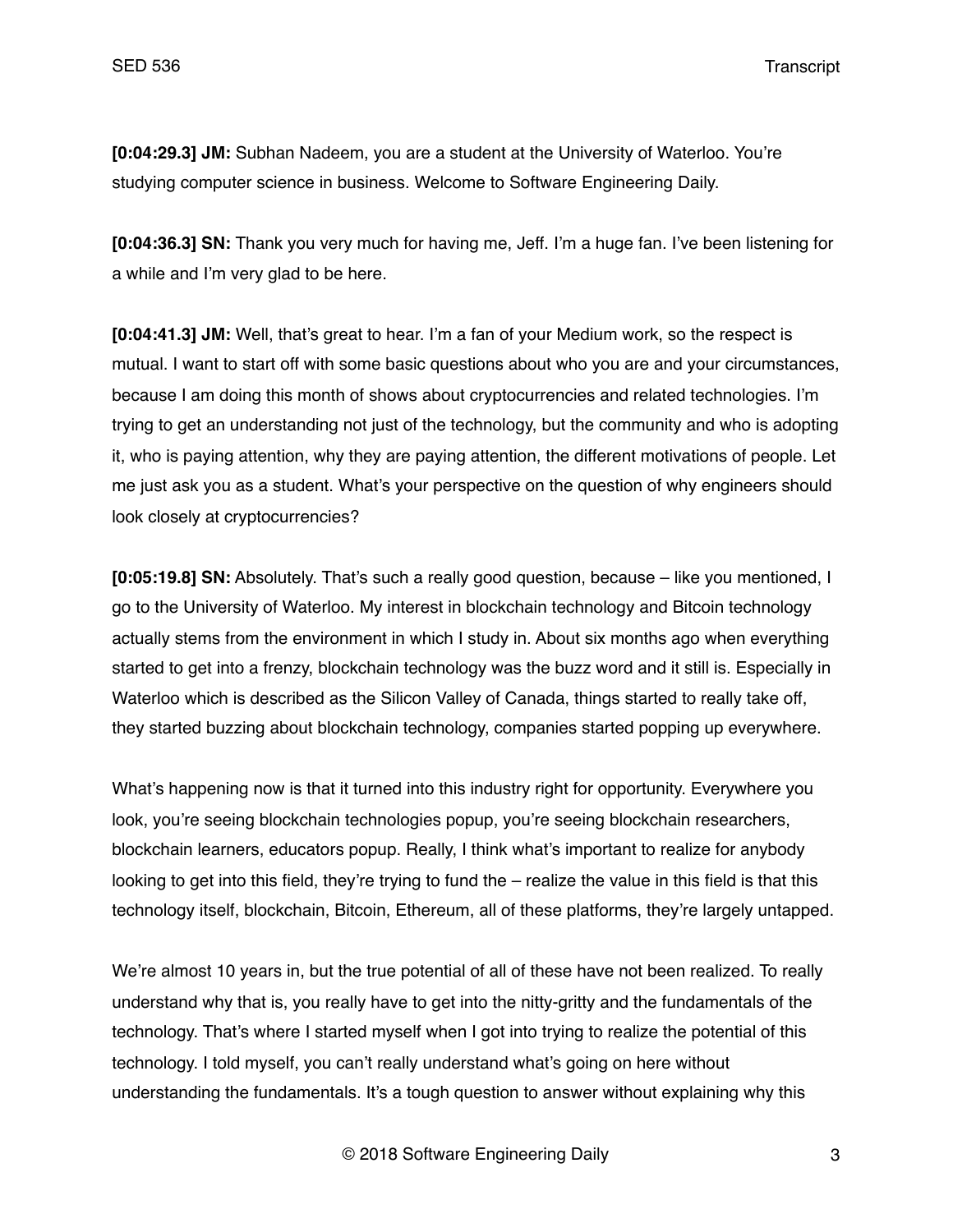technology is as valuable as it is. That hype is not unwarranted and it's existed for the last year or so and it's going to keep going.

**[0:06:53.6] JM:** Right. This is one of the reasons that led me to eventually deciding I really needed to dive deep into it was to do anything short of a dive into the fundamentals is to honestly do – the service to yourself as an engineer, because it's really hard to understand the significance of the technology without really diving in and understanding the bigger picture and seeing everything.

You risk ending up as a victim of some sound bite like, "Oh, I'm excited about the blockchain, but not Bitcoin," which does not make any sense. I mean, it makes sense in the sense that private blockchains are cool, I guess in the sense that you could have a centralized but partially exposed ledger.

Really the meat of what makes this stuff important is what is at the extremes of the technology, the extremes of the decentralization, even if that's not what ends up being what is most widely used, or what is most widely impactful. Just seeing the extreme end of it is really the only way to understand the potential of it, from my point of view at least.

**[0:08:06.6] SN:** Absolutely. I agree. Two things that always come up in common conversation is one, nobody really understands what Bitcoin is. Everybody talks about it. I see that as a challenge to myself. I mean, I'm only a student. I'm still in school, but hey, I mean if I can spend a couple of months researching it and understand the fundamentals of the technology, I feel like anybody can and should be doing so without jumping into the batwing, like you said talking about private blockchains.

Yet, now realizing the true proof of concept that came to life with Bitcoin and how it's being moved forward with platform such as Ethereum and other platforms such as private blockchains as well. Truly understanding how private and public key cryptography, one-way hashing and as well as distributed – the distributed ledger system that involves blockchain technology, how all these systems come together without realizing that I feel like is very difficult to really have a intelligent, or even a half way educated conversation about this technology.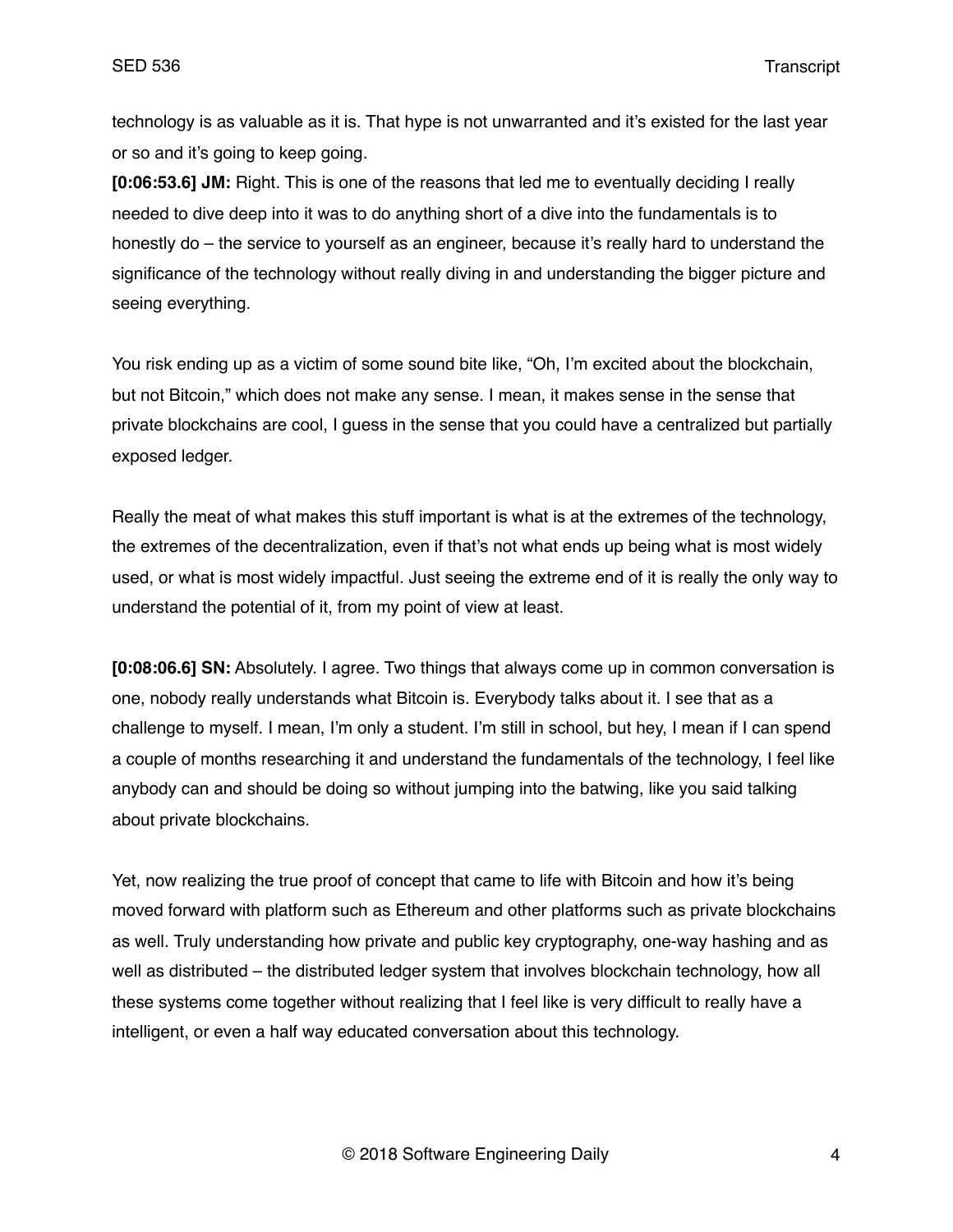**[0:09:07.5] JM:** Yeah. How do you allocate your time between studying cryptocurrencies, versus other classes? Are there classes at Waterloo now where they are teaching the stuff?

**[0:09:17.2] SN:** No. At Waterloo there is, as far as I know no such focus on blockchain technologies. I remember reading a little bit. Some colleges are introducing courses in cryptocurrency, which is pretty cool to see. For me personally, the reason why blockchain is intriguing is first, there is this whole entrepreneur side of it. There are companies popping up left and right trying to incorporate blockchain into anything that they can get their hands on, any company they can get their hands on.

MongoDB has come out with their own enterprise blockchain for example, which is insane and I have no idea how that works. That's just one example of how all of this is revving up in the entrepreneur world. That's where my interest stems from, this entrepreneur side of things. Back in the summer, I saw all these companies popping up. I was like, "Yeah, I got to hop onto this bandwagon." Because I like coming over these ideas and the potentials to our business is very appealing to me even as a student.

Then I took a step back and I realized, "Hey, it would be a lot better for me to understand how this technology works as an engineer, because then I can work on building these solutions and working on top of these solutions in the future by having a fundamental understanding of it."

For me, really it's just prioritizing what I want out of my career in the future and that's really to build a solution and have a fundamental understanding of a solution that can disrupt something – meaningful way, in a meaningful manner. That's where this interest of taking a step back, looking at the fundamentals, looking at how the technical details of blockchain technology work. Anybody out there, I think should do the same if they're really, really interested in delving into this technology.

**[0:10:51.1] JM:** Well, in contrast to the approach of trying to start a business today or perhaps trying to mold some semblance of a business solution into something that could ICO. I think the education approach is just much safer, because in the universe where these ICOs, or these short-term businesses end up not blowing up, or ending in jail time or SEC fines, or getting hunted down by your token holders, in the universe where those do not end up in catastrophe,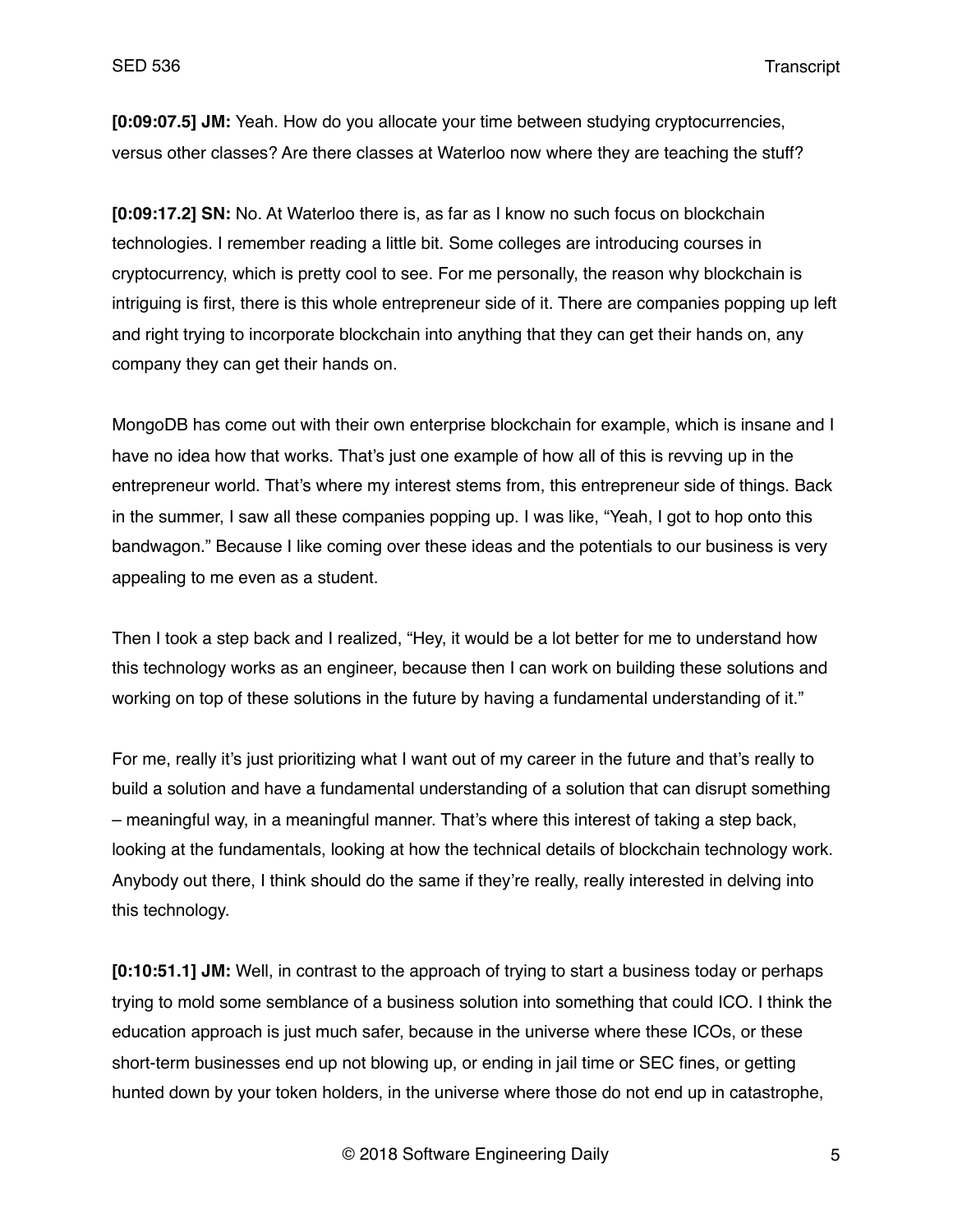that is some universe where cryptocurrencies and decentralized technology has really taken hold in a meaningful way as opposed to a thought experimental way, which to be clear we're pretty much still in the thought experiment phase.

If that universe holds true, then your investment in knowledge will probably lead you to opportunities that are going to be at least as financially profitable as the short-term ICO, shortterm business that you might have started today would have been. You're probably not even giving up anything by not – even not investing in cryptocurrencies themselves, even not buying Bitcoin and Ethereum and instead spending your money on Udemy courses or something, or like a gym membership is probably more worthwhile.

**[0:12:30.4] SN:** Absolutely. That's actually another big reason why I believe education in this field is a lot more fundamental than just bypassing that and trying to dive in and get your hands on an ICO or stunt building a token. I'm skeptic when it comes to this field and I feel like everybody should be a skeptic, because like you said, we're in a very thought experimental phase when it comes to this field.

There's a lot going out there that I don't understand, a lot of people don't understand. Frankly, every day there's something new that just keeps popping up that really – nobody really understands, but everybody is trying to monetize and capitalize upon. That's something that has to be looked up very, very carefully in this field.

If you make an effort to really understand how this technology works, how it can be applied, the pros and cons of every single project that you may potentially want to look at, invest in, or build, if you could do that in an educated manner, then like you said, you have a far better chance of being profitable, of making an impact, of not ending up in handcuffs down the road. That's really, really one of the most important things to realize in this field.

If you don't really understand what's going on here, it's a very dangerous thing to get into, because you could very easily get caught out of your money, build something that makes other people lose their money, or just break the law, break regulations upon you that you didn't intend and consequences that really won't be great for you.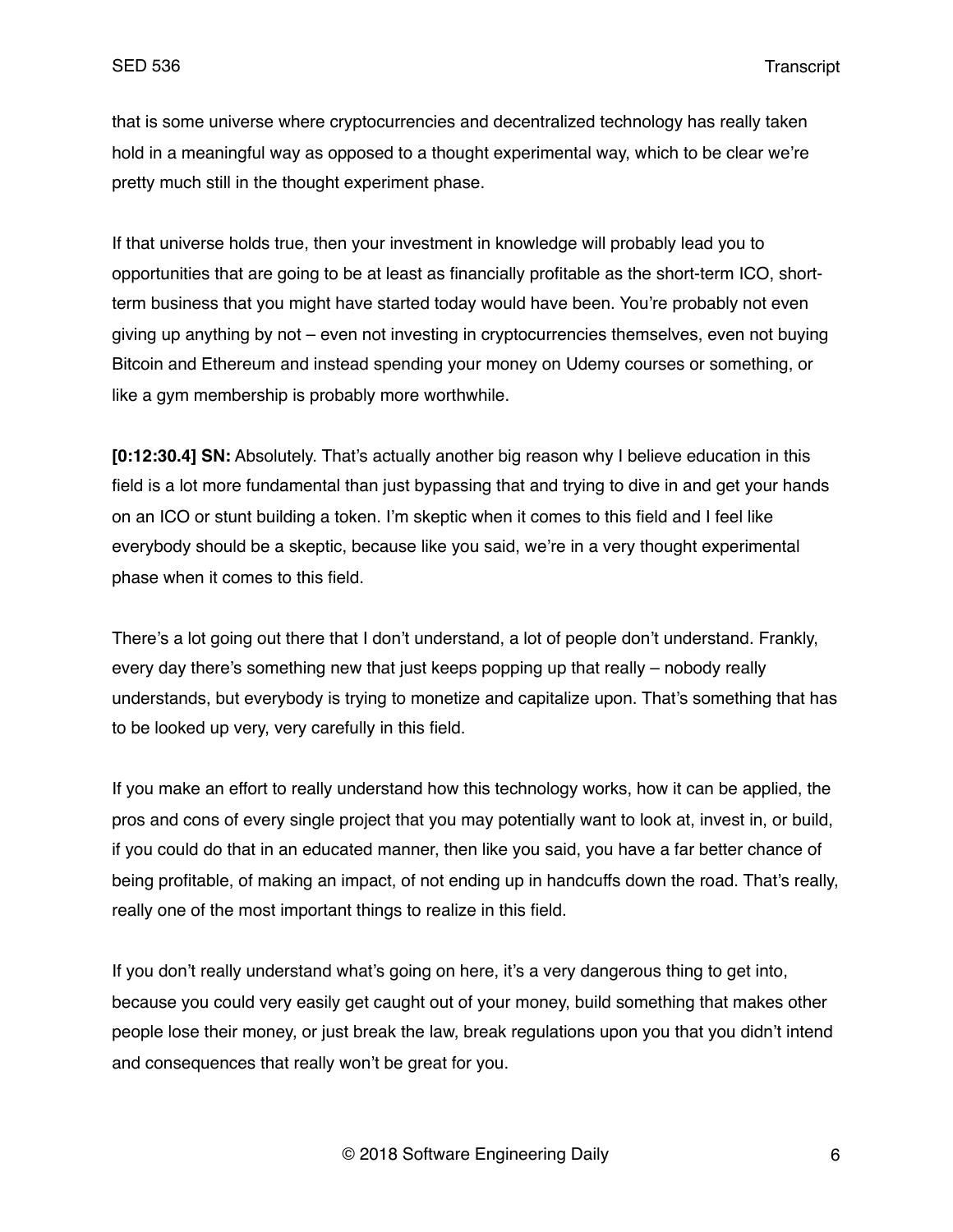That's why every single – I have a lot of colleagues that approach and they told me about new projects coming out. Every single one, I take a skeptical approach to it and I take a very educated approach to it. Even Bitcoin itself, when everything started to click for me six or seven months ago when it came to understanding the technology, I was skeptic. I took my time, I understood the realized impact of this technology. Then from there, I started to teach about it. [SPONSOR MESSAGE]

**[0:14:32.0] JM:** QCon.ai is a software conference for full-stack developers looking to uncover the real-world patterns, practices and use cases for applying artificial intelligence and machine learning in engineering. Come to QCon.ai in

Come to QCon.ai in San Francisco from April 9th to 11th, 2018 and see talks from companies like Instacart, Uber, Coinbase and Stripe. These companies have built and deployed state of the art machine learning models, and they've come to QCon to share their developments.

The keynote of QCon.ai is Matt Ranney, a Senior Staff Engineer at Uber ATG, which is the autonomous driving unit at Uber. He's an amazing speaker. He was on SE Daily in the past. If you want to preview for what he is like, then you can check out that episode that I did in conversation with him.

I've been to QCon three times myself and it's a fantastic conference. What I love about QCon is the high bar for quality, quality in terms of speakers, content and peer sharing, as well as the food and the general atmosphere. QCon is one of my favorite conferences. If you haven't been to a QCon before, make QCon.ai your first.

Register at gcon.ai and use promo code SE DAILY for \$100 off your ticket. That's gcon.ai and you can use promo code SE DAILY for a \$100 off. Thanks to QCon for being a sponsor of SE Daily. Check out Qcon.ai to see a fantastic cutting-edge conference.

# [INTERVIEW CONTINUED]

**[0:16:18.0] JM:** It's funny, because even the people who are teaching Bitcoin, like I just interviewed Joseph Bonneau a few days ago and he was one of the instructors for that really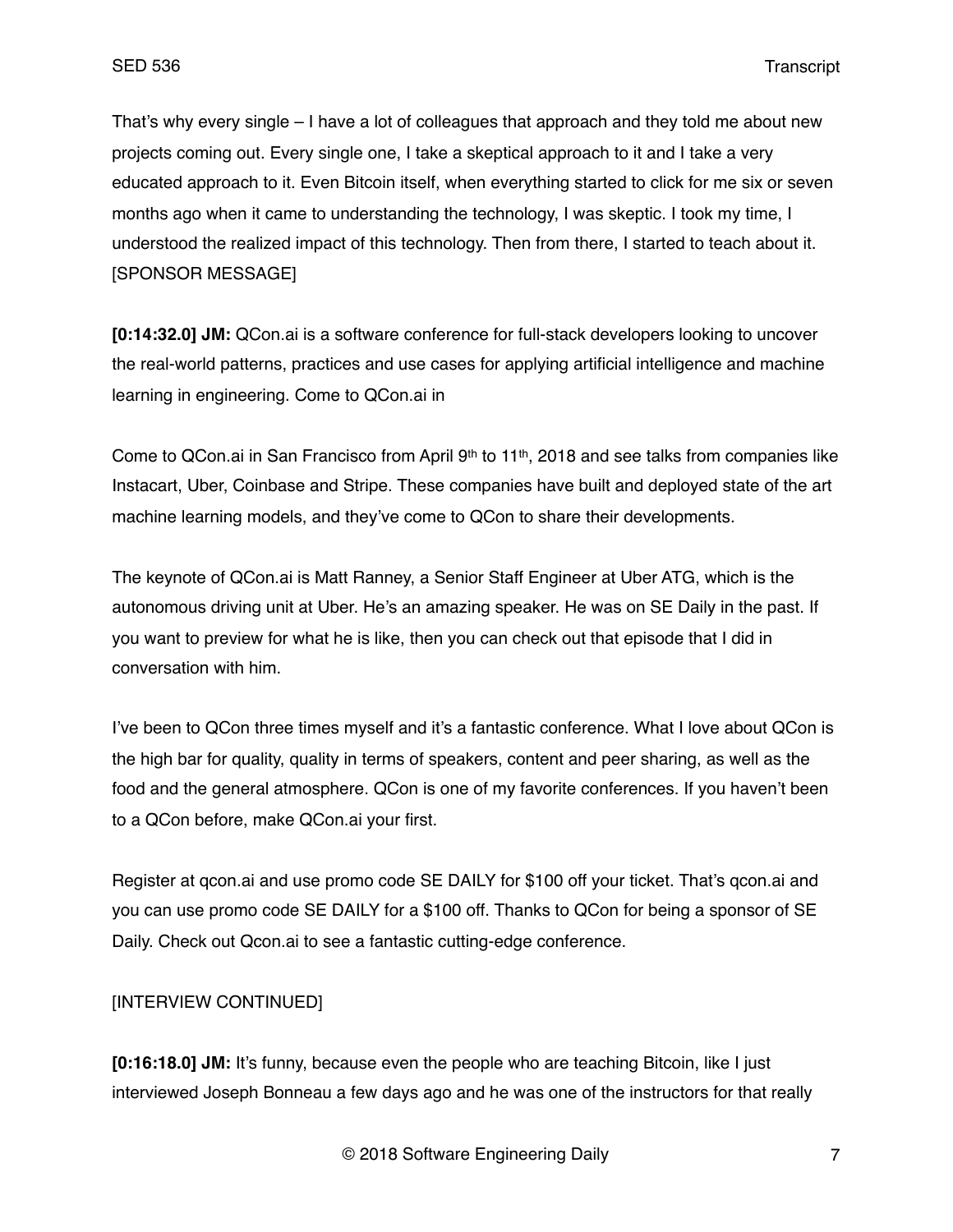good series of video that Princeton put out about cryptocurrencies and he's one of the coauthors of that textbook that came out that was really good, but a really good textbook on Bitcoin.

He's skeptical that Bitcoin will even be here in five or 10 years. Here is a guy who is definitely in the top 0.1% of people in the world who understand these things and has essentially given his entire intellectual horse power towards understanding and he's skeptical of the godfather of cryptocurrencies. He's skeptical of Bitcoin. If there is a sign that this stuff is important from an intellectual pursuit and perhaps maybe not from a present day financial market use case implementation pursuit, I mean I take that as a pretty strong sign.

That said, I mean you must have. I know how students think and I know how the minds of students can work at a frenetic pace, such that something like day trading cryptocurrencies is actually something that a student – they have the mind to do it, that 17-year-old, 18-year-old mind. I know this because I used to play poker and your mind is attuned to being really good at things like video games and things that can just have a feel for the market, or a feel for the game.

It's like the prime of your age – given that you go to Waterloo, you must be around some pretty sharp kids that are day trading and they must be making millions. Are you having to quell some fomo when you're talking to the day trader types?

**[0:18:12.1] SN:** Yeah, absolutely, absolutely. At my office, I work for a startup in Toronto called Fix. The average age here is I think 24, 25. Everybody is nuts for cryptocurrency. Conversations are happening daily, all of my friends are having conversations about cryptocurrency. You head over to Waterloo, there is hackathons happening, based your own Ethereum.

For anybody who knows CryptoKitties, the most popular Ethereum application in the world, it came out of Waterloo in a 36-hour hackathon. All this is happening at an incredibly rapid pace all around me. You're right, you feel that fomo, especially when it comes to investing your money, you feel I want to dive into this, everybody around me is making millions, I personally know a few people who have definitely made an insane amount of money that I wouldn't not have been able to realize.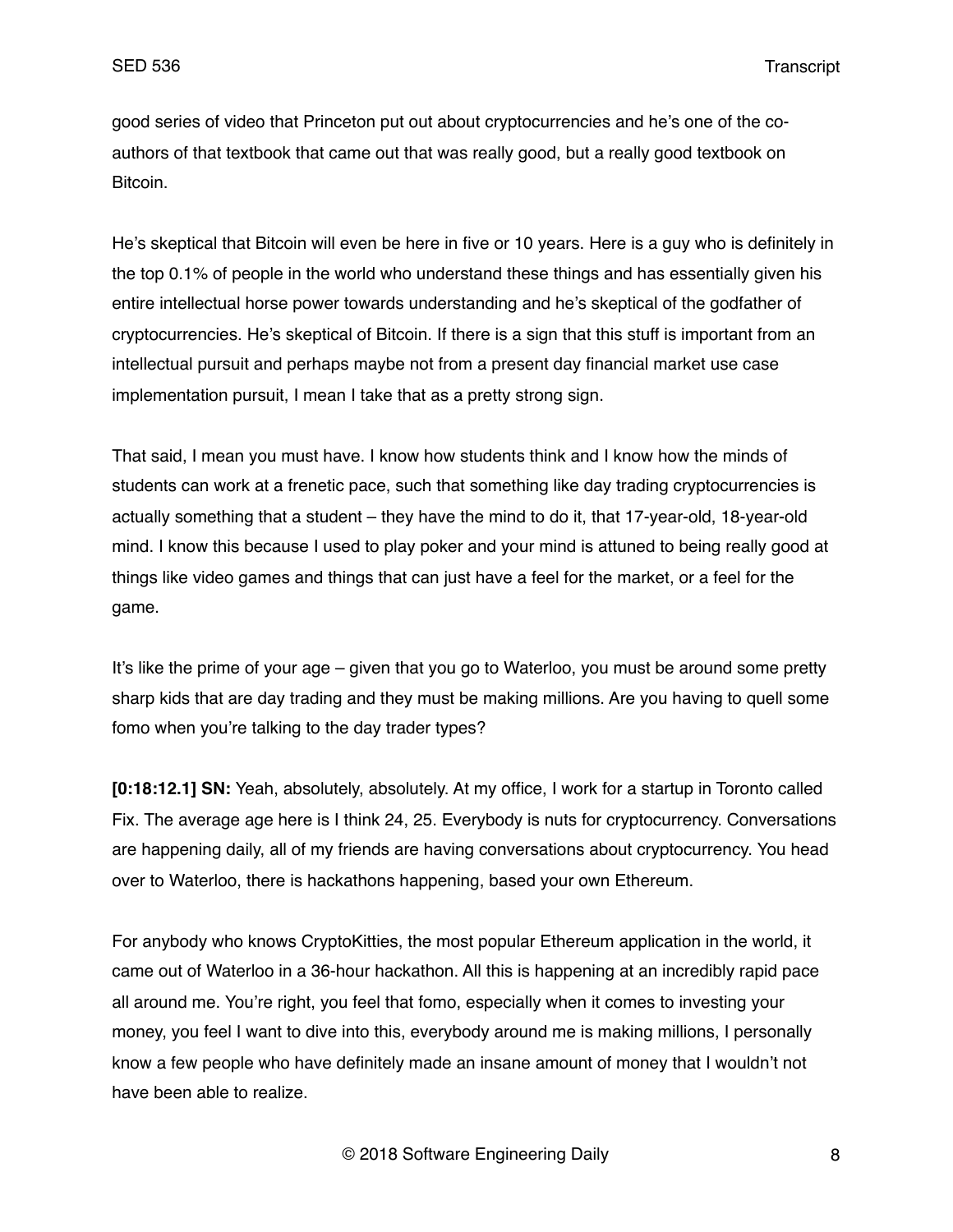I take that feeling and I – again, I invest it into education. I personally – I do not like speculating on the price of any cryptocurrency assets, just because of the inherent volatility that exists now and it will probably exist for the near future and the far future. Whenever somebody asks me, "What do you think of this cryptocurrency? Should I invest?" I tell them to instead look at the education. Learn something about it. Educate others about it.

There's a lot more inherent value in that and that will make you be able to understand this technology at a much better level in the future. At that point, you can make that decision for yourself. Is this technology valuable enough to make an impact? What are the cons of this technology? Will this technology ever go to zero, could ever go to zero? I know this because I've research the technology behind it.

At that point, I feel like you don't need to ask anybody. You can make that decision for yourself. That's really where I stand when it comes to all of these hype and buzz around me. I much rather try creating something of my own, or researching the technology at another level, rather than try to invest in something at this stage of the cryptocurrency, like market at least.

**[0:20:08.7] JM:** Before the show, we were talking a bit about your article that you're writing right now, which is about proof of work versus proof of stake and some aspects of Bitcoin mining. I'd like to dive into technological discussion with you. In order to warm people up for a proof of work versus proof of stake conversation, I believe most of the audience is at this point if they're tuning in to this episode, they probably at least reasonably familiar with how transactions are processed in Bitcoin. Maybe you could just give people a little bit of a stretching exercise, warm us with how are transactions processed in Bitcoin.

**[0:20:48.2] SN:** Absolutely. I own a Bitcoin, I want to send it to Jeff. What I do is I take my Bitcoin wallet and I send it to my nearest node, or a node that I trust. I say, "Take my 1 Bitcoin and give it to Jeff." This nodes propagates it all across the world until it gets to a miner and actually all miners will receive this transaction that I'm willing to execute.

Once a mining node or a miner receives this transaction, what they do is they conduct an algorithm called proof of work. With proof of work, it is essentially a state of a massive amount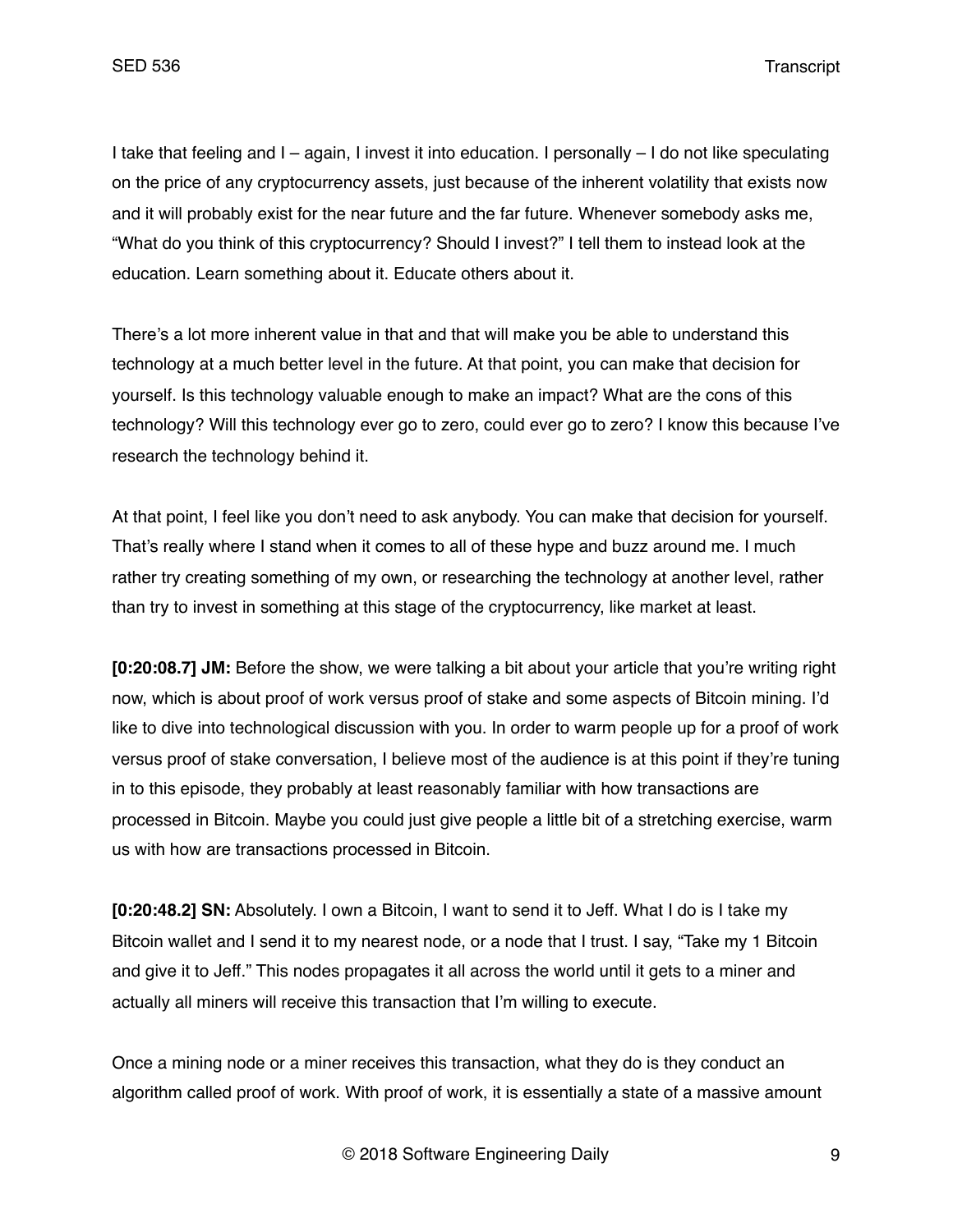of electricity and time in order to verify that this transaction is in fact valid. It's what it is is at a very high level it's a cryptographic puzzle. Once they solve this cryptographic puzzle, they publish this verified and cryptographically solved block, which consists of my transaction and many others to the rest of the network.

The rest of the network accepts this transaction is true and they start building the next block upon it. That is essentially how the blockchain network operates and validates transactions. I hope that's a good high-level explanation to everybody out there.

**[0:21:59.5] JM:** That's great. Just to put a few more points on that that might be relevant to our conversation. If you're going to transfer Bitcoin to me, you are issuing a transaction. That transaction is I'm sending 1 Bitcoin to Jeff and that's the data load that you're going to send to any Bitcoin full node in the network. That transaction goes into that node's mem pool, which is the in-memory set of transactions that have not been accepted by the network yet.

Periodically, a Bitcoin full node is going to pull a set of transactions from that mem pool into a block and they're going to start to try to calculate the solution to a puzzle that turns that block into an acceptable set of transactions for the Bitcoin network. If they successfully solve that cryptographic puzzle, then that means that they have proved that this block is acceptable to the network and they will publish that block and its solution to the other full nodes, so that the other full nodes can see, "Hey, somebody has a new block," which means that they have a longer chain of blocks than anybody else in the network.

We need to accept this so that we can start working on a fresh set of transactions to include in a new block, so that we can win the prize that's associated with the next block of transactions. There can be some churn in there. If two people solve disjoint puzzles at the same time, then you can have different blocks that get calculated and get accepted to the blockchain, which means that if I'm trying to verify that I got a Bitcoin from Subhan, then I may want to wait for two or three blocks, or six blocks or however many blocks I need to feel comfortable before I say, "Okay, this transaction has been fully accepted by the network. It is very likely to be undone, or to be double-spent." Is that accurate information?

**[0:24:10.3] SN:** Absolutely. A lot more detail than what I just said. Yeah, absolutely accurate. Just a quick distinction that I want to make, so you mentioned that there are full nodes that pull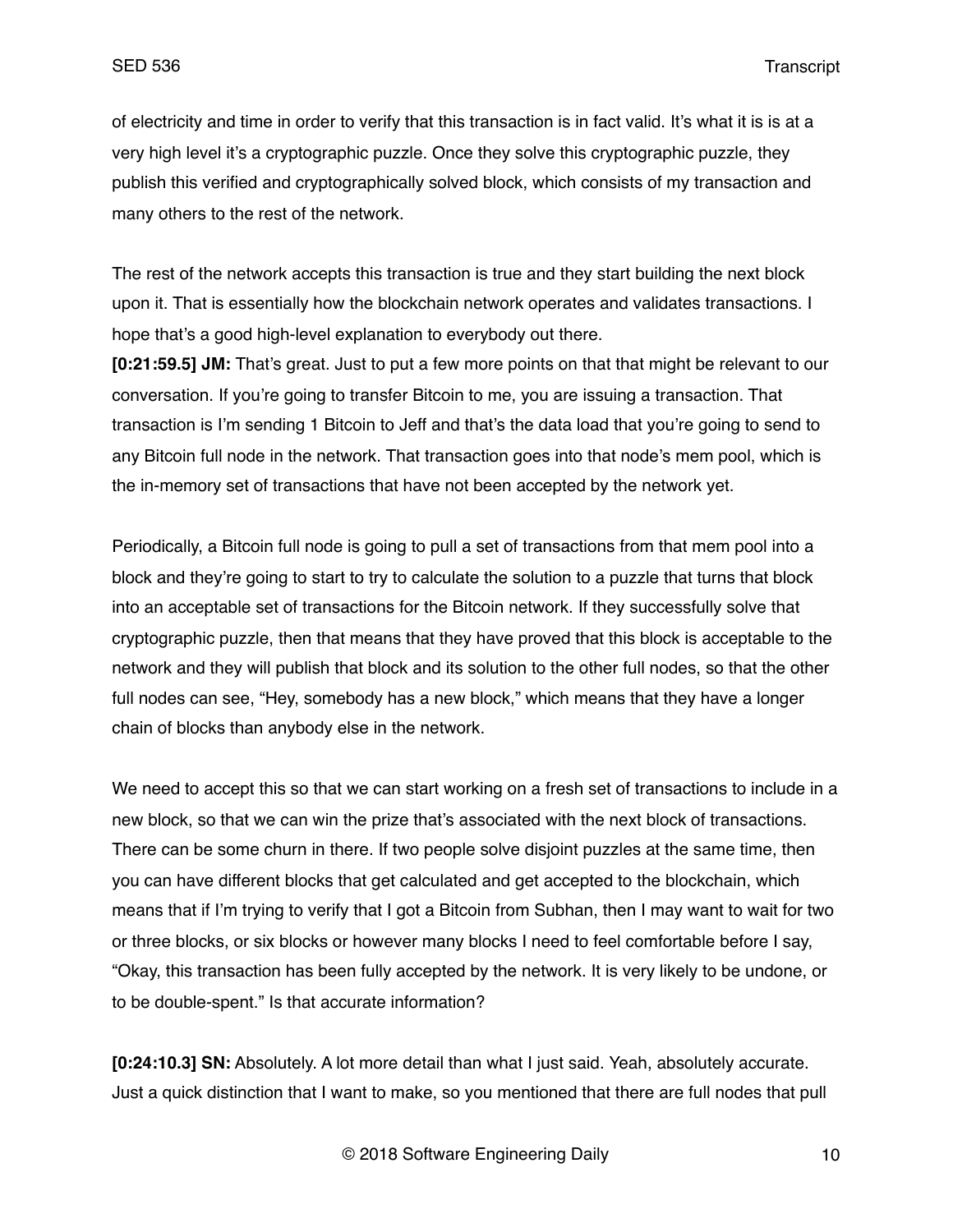the transactions out of the mem pool and then attempt to calculate this proof of work algorithm in order to publish the block.

What happens is that the majority of nodes that exist today are actually full non-mining nodes. What these nodes do is they conduct economic transactions and they propagate blocks or transactions across the network.

You're right in the sense that each node has a mem pool. This mem pool holds almost every transaction out there. Say for transactions that have too low of a fee to be accepted. Then these full non-mining nodes propagate the block, or propagate these transactions to mining nodes that then pull them out of their own mem pool and then start mining.

**[0:24:58.3] JM:** Okay. That's a good point. That said, what do people misunderstand about Bitcoin mining most frequently?

**[0:25:06.3] SN:** I think the biggest misunderstanding is its security. A lot of times, because it is a very fundamental, it is a little bit of a choky concept to grasp, people underestimate the security of the network. At a very high-level, or in very basic conversation, to this day you still hope people would say Bitcoin's insecure, it's a scam, etc., etc.

That's because the fundamental value of proof of work isn't realized. The fact that this algorithm has been able to secure the network and thousands and hundreds of thousands of transactions over 10 years is entirely ignored, because the value of proof of work is not fully realized and fully understood. That's really where a lot of misunderstanding comes.

Not so much these days if you're into the blockchain technology field, everybody has realized, a lot of people have realized within the cryptocurrency field itself that proof of work is proven to be a reliable fault tolerant system when it comes to securing the blockchain. Outside of that community, there is still is a lot of misunderstanding and a lot of educating that needs to be done about the security of it.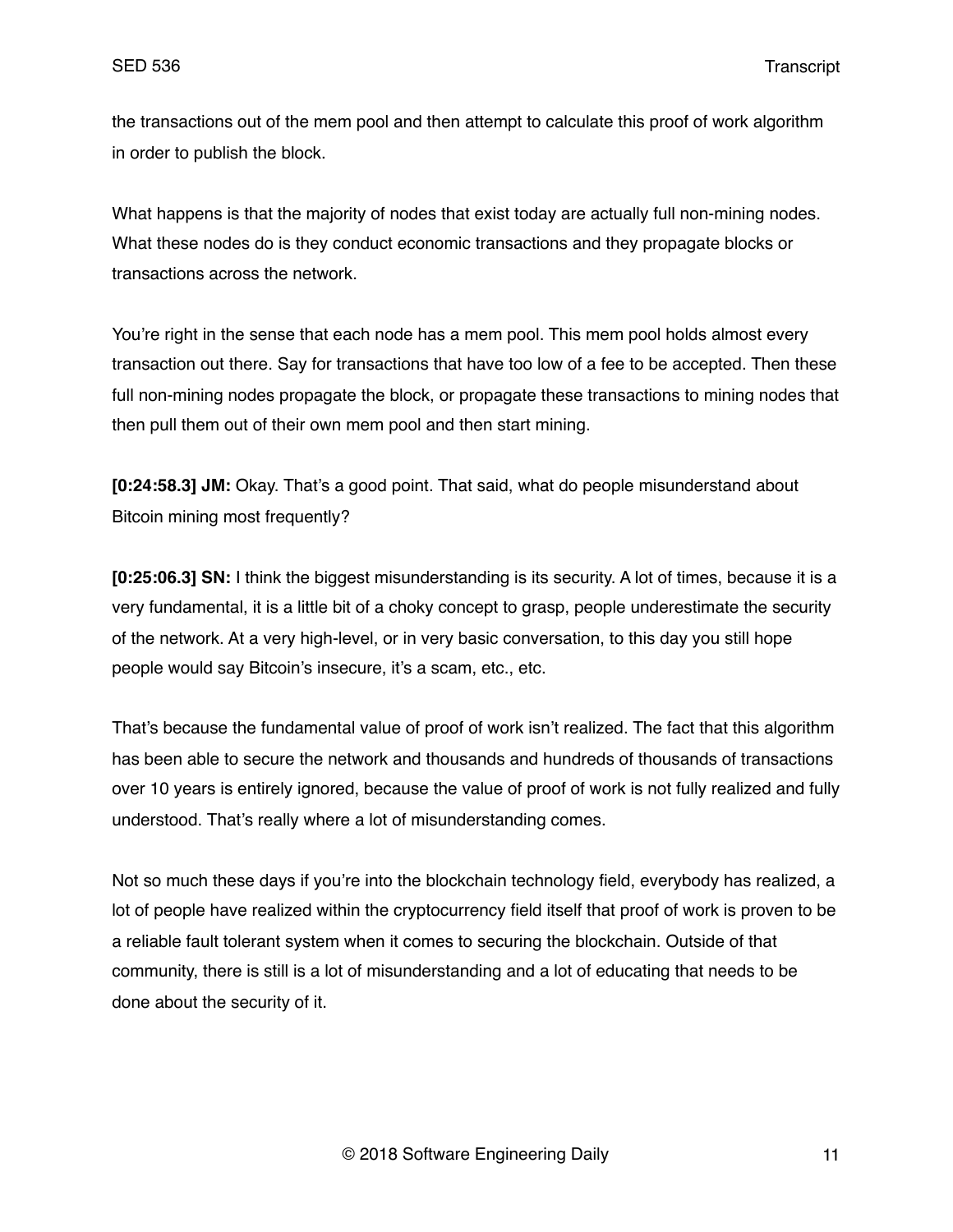**[0:26:12.5] JM:** Just to give a little bit more color on the basics, explain the interaction between light clients, like a wallet, like a Bitcoin wallet that I have on my phone. What's the interaction between a light client and a full node?

**[0:26:27.4] SN:** Absolutely. What a full node does is it communicates with other Bitcoin fully nodes and upon a fresh start, it downloads every single Bitcoin transaction on the blockchain from the very first day, downloads it from these other nodes and then it begins to validate every transactions starting from day zero. Builds its way up the blockchain, begins to validate the transactions, the inputs and outputs to each transaction, all the way until we get to the current and most recent block.

I believe currently, the blockchain is about a 150 gigabytes in size, so it will download all of that, start validating every single transaction until it gets to the most recent block. Then that full node is responsible for propagating new transactions and validating new blocks that it receives. A full node is as you can imagine a very intensive computer per se. It needs a fair bit of storage, a fair bit of bandwidth because it's propagating transactions an blocks to several other nodes on a 24 hour basis. As while it requires a larger amount of storage for the blockchain itself.

Full nodes are not what you and I would use on a daily basis to transact with Bitcoin. You and I would use something called the light wallet, like you said. What the light wallet does is it downloads a summary of each block from the blockchain called the block header. The block header is a easily verifiable hashed summary of each Bitcoin block.

It's only 80 kilobytes approximately per block. What my light node can do is it can query my nearest full node, ask for that block header, or for all of those block headers, verify that this chain is valid by hashing each block header and upon doing so, it can then propagate new transactions to full nodes, which then send it around the network. Light nodes essentially act as user-friendly clients, or they're called SPV clients technically. They're really built for data to use for Bitcoin.

**[0:28:30.0] JM:** Not to get too technical here, but I've been trying to figure out what is the best way to explain the importance of the Merkel tree in the interaction between light clients and full nodes. I've been trying to basically indicate to the listeners that the Merkel tree is a data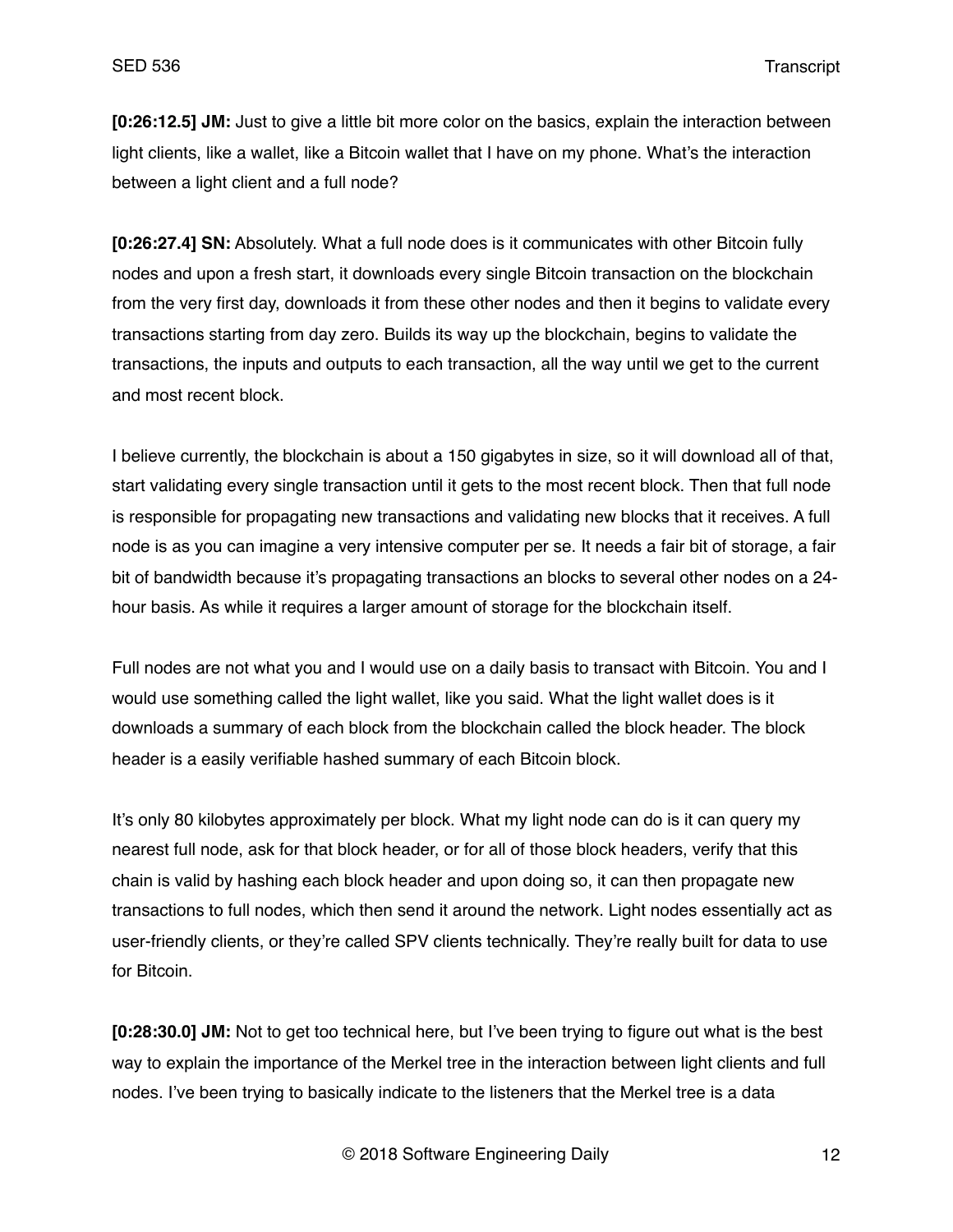structure that is worth inspecting without trying to explain what Merkel tree is on the show, because I think it's hard to explain.

**[0:28:54.6] SN:** Absolutely. Yeah.

**[0:28:55.9] JM:** I would just say for anybody that's interested in data structures, it is one of the coolest data structures, I think I still don't have a good enough understanding of it to explain it and perhaps even to grasp the importance of it. Maybe you could explain at least why is the Merkel tree such an important data structure. Why is it essentially key to how the Bitcoin network works and how it's actually usable?

**[0:29:23.5] SN:** The way I like to describe a Merkel tree is that it's a summary. It's a verifiable summary of all the transactions, or all of its children that exist. Currently, Bitcoin transactions are stored in a Merkel tree. The root of this Merkel tree stores – is essentially a summary of every transaction that exist below it. Without having to download every single transaction making sure that every single transaction is valid, as long as other nodes have accepted the root of a Merkel as valid, all you – this root of the Merkel tree is just a few bytes long, all you have to do to ensure that the transactions for any particular blockchain is valid is to just look at the root of the Merkel tree, compare it to other nodes, roots of the Merkel tree and make sure that is valid.

The reason why it's so important is because no matter how many transactions, you could have thousands or hundreds of thousands, millions of transactions within a tree. No matter how many transactions you have, all you really have to do is look at the root of this tree to say, "Hey, all these transactions still exist within this tree. This I believe maybe 10 kilobyte long root verifies that these transactions exist, and so that's all I have to worry about. I'll download this block, accept it as valid. We're good to go." No issues in terms of validating every transaction from the bottom up. It really is just a verifiable summary of transactions that exist on the blockchain network.

**[0:30:51.9] JM:** It's compact, so that even if I'm running a light client on my phone that has the Merkel tree, that's all I need in order to verify that a certain transaction that – if I've got a light client and my light client is in a relationship with a full node and it's using that full node as the source of truth and it's like pinging that full node, or maybe it's pinging a couple full nodes and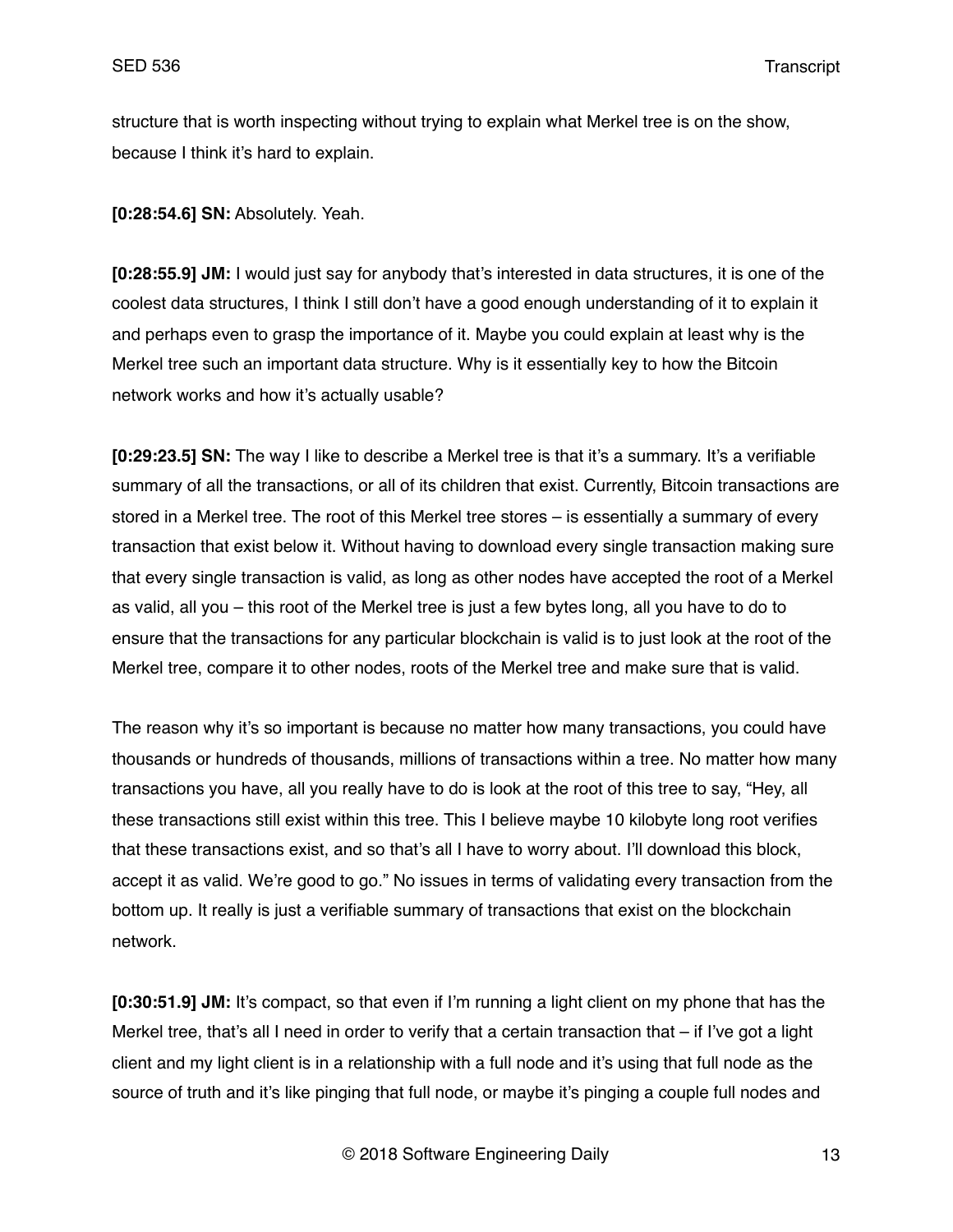saying, "Hey, what's the state of the blockchain? Just give the digest, give me the block headers and I'll build my Merkel tree out of them and I can verify whether transactions are legitimate or not, even though I do not have an entire full node myself." Did I get it right?

**[0:31:37.8] SN:** Yeah. Essentially, all you really need is – what a full node will do is they'll accept the entire set of transactions in a new block and they'll go to every single transaction and they'll say, "Hey, this transaction is valid because Subhan previously did own a Bitcoin. He's sending it to Jeff and also Jeff has a Bitcoin."

It's a little bit of a caveat, but it's interesting, because every transaction in a Bitcoin on the Bitcoin network is essentially routing Bitcoins from one address to another. Nobody really owns Bitcoin. Bitcoin, what happens is when a miner successfully creates a block, they receive a certain set of Bitcoin. That's when Bitcoin is created. Then every single transaction for those Bitcoins is validated by just simply looking at where that miner sent the Bitcoins to. For example, we have a miner send that Bitcoin from point A to point B, they will validate that. Then that same Bitcoin will be sent from point B to point C, and it will validate that.

All we're really validating is the route that the Bitcoin took to get up to the latest block. What this Merkel tree, what this full node would do is it will validate this route. It will say, this Bitcoin has successfully come from the miner through all these people, to this person. I accept that and it's a part of my immutable blockchain ledger. The full node will keep it, and so the Merkel root of the tree that miner holds for all the transactions will be this few kilobyte long string that is immutable, that will always exist and that will always represent the transactions that full node is accepting.

Now if I as a wallet want to see if that blockchain – if that block header and those transactions are valid, all I have to do is I'll have to download the block header, I'll have to hash it and then I have to see if the hash matches what the full node propagates. The hash will include the root of the Merkel tree, so the Merkel tree is bundled up into the block header.

As long as the hash is the same as what the full node has propagated, we're good to go. All I have to do is conduct a single shot 256 hash function, see if the output matches with the full node, is outputting and then we're good to go. As a light wallet, I really don't even need to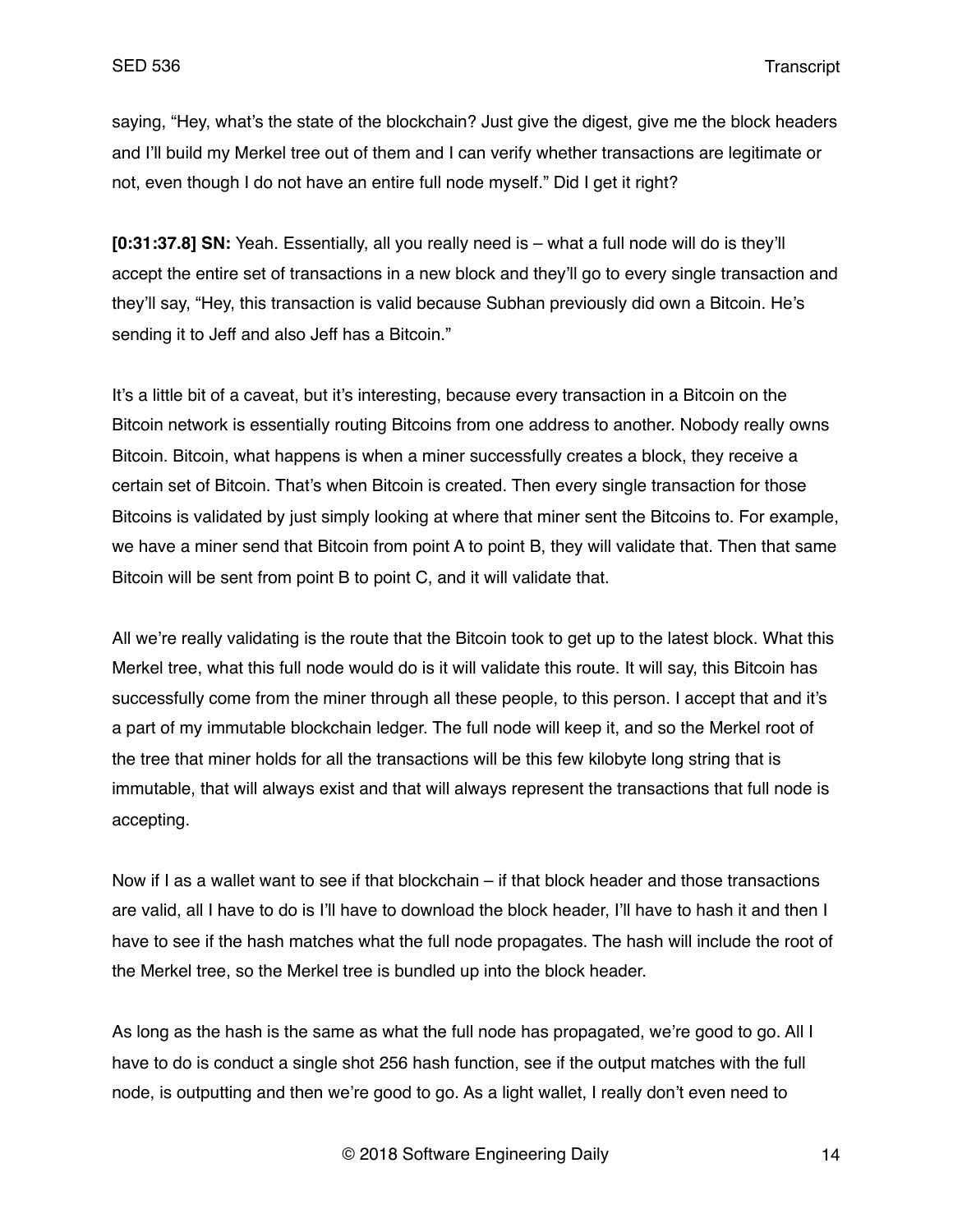download any transactions within that block itself. I just have to look at the Merkel root and then the block header itself, which is only 80 kilobytes large.

**[0:33:57.2] JM:** All right. We have properly set the table at this point. Let's talk about proof of work and proof of stake. The system that we've described is proof of work; miners validate transactions by solving cryptographic puzzles associated with a set of transactions. Those set of transactions turn into blocks that are verified.

Proof of stake is quite different. It replaces this system, which is energy-intensive, because these miners are doing these repeated calculations to attempt to solve cryptographic puzzles. By the way, they're all doing similar cryptographic calculations in parallel and only one of them is going to solve a block, so there is a whole lot of wasted work that's essentially going on. I mean, it's not actually wasted because we don't know a better way of doing this. Maybe proof of stake is a better way of doing this, but we know that proof of work works even though it takes a ton of energy. It's just the only way that we know works right now that at least has been implemented. Proof of stake is different. Explain what proof of stake is.

**[0:35:05.9] SN:** Absolutely. Again, at a very high-level, proof of stake is essentially a group of individuals who have an amount of cryptocurrency, so for example they have some level of Ethereum in their possession. What they do is the stake datathereum onto the blockchain and then say here is X number of Ethereum, block this up in the blockchain, I'm not allowed to use it. What this Ethereum represents is my ability to have a vote on the validation of a block.

What the network will do is it will look at everybody who staked some level of their cryptocurrency and they'll say deterministically and using a probability function, what it will do is it will select an individual who has staked their cryptocurrency. It will hand them the blocks on the network, or the transactions on a network waiting to be confirmed and it will say, "Here, validate this block. Just do it." We'll wait for that person to validate the block and this person will then propagate this block to others once it has been validated.

The reason why this is considered to be secure is that this individual has staked some considerable amount of their own cryptocurrency. In doing so, they're essentially trusted to validate this block in a way that other nodes will accept this truthful. If they fail to validate this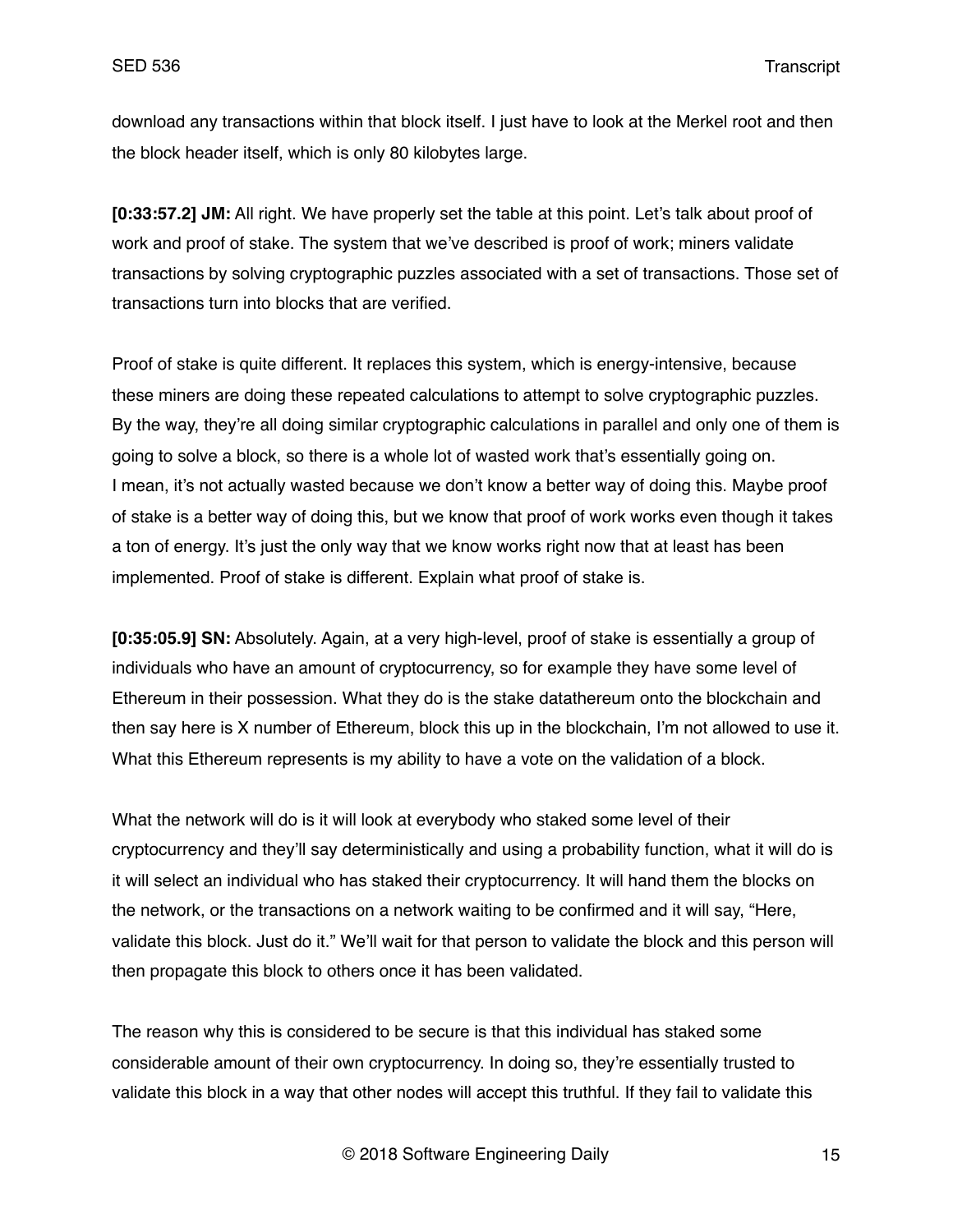block in a way the other nodes accept to be as truthful and instead they do so maliciously, the cryptocurrency that they have staked is lost.

All other truthful nodes will essentially deem this malicious actor as actors block as invalid and it will deem their cryptocurrency that they have staked as gone. It will vanish. They are out of whatever they stake. What the system does is introduces a completely new paradigm when it comes to potentially validating and securing the blockchain.

# [SPONSOR MESSAGE]

**[0:37:04.3] JM:** Software Engineering Daily is brought to you by ConsenSys. Do you think blockchain technology is only used for cryptocurrency? Think again. ConsenSys develops tools and infrastructure to enable a decentralized future built on Ethereum, the most advanced blockchain development platform.

ConsenSys has hundreds of web3 developers that are building decentralized applications, focusing on world-changing ideas like creating a system for self-sovereign identity, managing supply chains, developing a more efficient electricity provider and much more.

Listeners, why continue to build the internet of today when you can build the internet of the future on the blockchain? ConsenSys is actively hiring talented software developers to help build the decentralized web.

Learn more about consensus projects and open source jobs at consensys.net/sedaily. That's C-O-N-S-E-N-S-Y-S.net/sedaily. Consensys.net/sedaily. Thanks again, ConsenSys.

# [INTERVIEW CONTINUED]

**[0:38:20.6] JM:** If you think about Twitter. On Twitter, the people who have a blue check mark next to their name, they have been "verified." Whatever that means, they have been verified. In some sense, that's similar to the fact to the idea of proof of stake, because these people have gotten verified because they have either a public identity that is important elsewhere and they're not going to taint that public identity by publishing false, or cruel information on Twitter.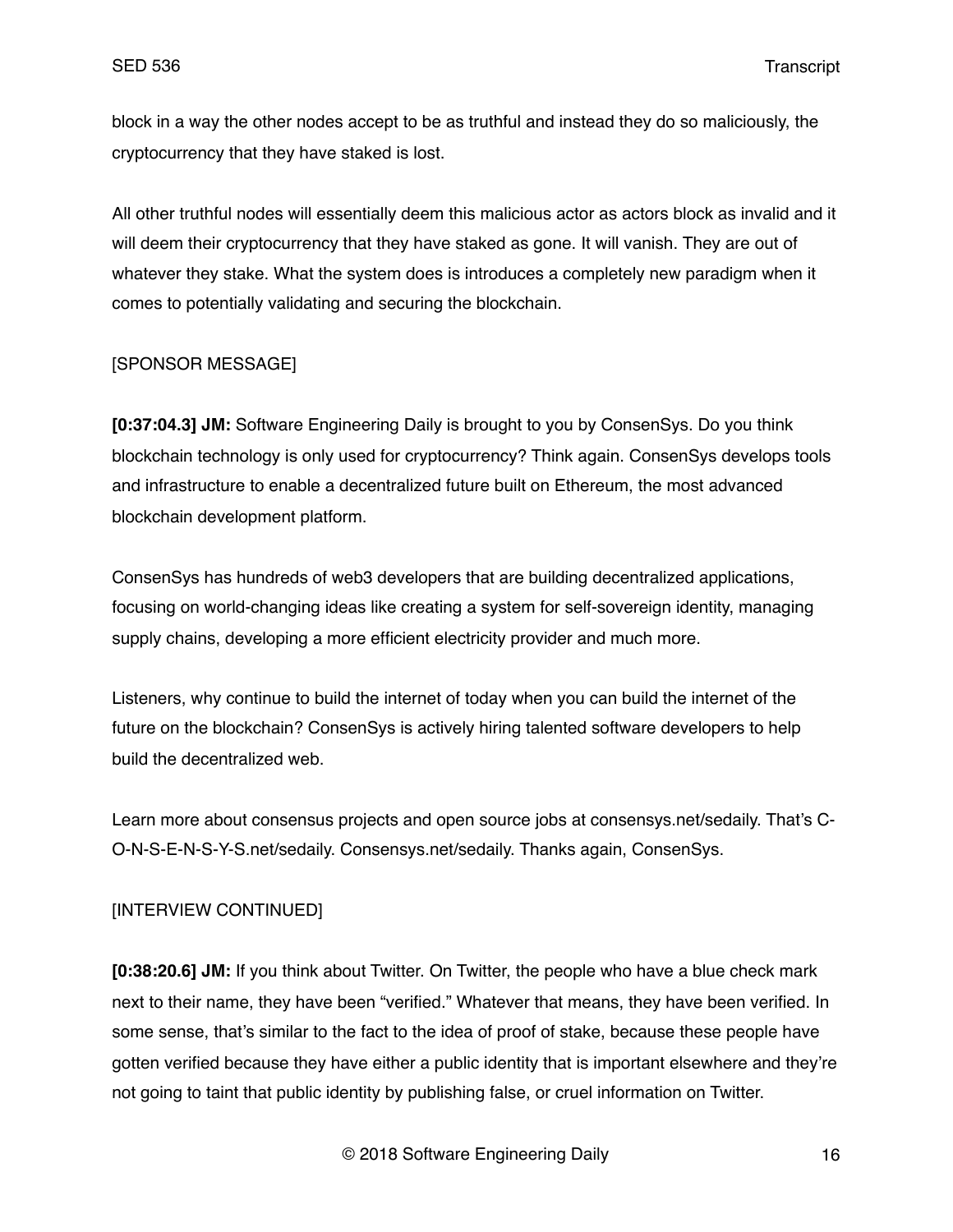Perhaps, they've been on Twitter for so long, they have a massive following and they've got a bunch of fake accounts that are trying to impersonate them. They've got a blue check mark and they're going to be unlikely to do something that would make them an unverified user, because if they lost that blue check mark they would be subject to all kinds of masquerading attacks and so on.

The idea is that the people who received the blue check mark on Twitter are generally people who have an incentive to maintain and in fact improve the quality or the worth of that blue check mark. It will be a self-regulating system, because sometimes people who have a blue check mark and engage in malicious behavior, they have a bigger spotlight on them so they kicked off a network more aggressive, or they can lose their blue check mark I believe under some circumstances.

Similarly, in proof of stake you've got this pool of validators who have been chosen by the network as validators who are – the network is important to them, so they have a stake in the network. They've got a lot of Bitcoin, or they've just been validating transactions for a long time perhaps. I would love to get into how validators are chosen.

Not only that, if they do something wrong, if they try to validate  $-$  if they are chosen by the network to validate a set of transactions as being valid or invalid. There is an invalid transaction and they make a mistake, then if the network detects that later on that they've made a mistake, the network is going to subtract all of the Bitcoin that they own so that the stakes are pretty high to be truthful in your validation. Is that an accurate picture I have painted?

**[0:40:35.3] SN:** Absolutely. Yeah. The Twitter analogy is actually a very good one. The only thing I would say about that is I don't know how much value people would see on having that blue check mark. I'm sure many individuals would, but at the same many individuals have happened to lose that check mark. I don't know how much of an impact they would have on them.

However, with proof of stake, what you're staking is your money, you're staking savings. You're staking something that has quite literally a financial impact. There is a lot more incentive for you to do very little wrongdoing here. Yeah, everything else you've said is quite correct. You stake

© 2018 Software Engineering Daily 17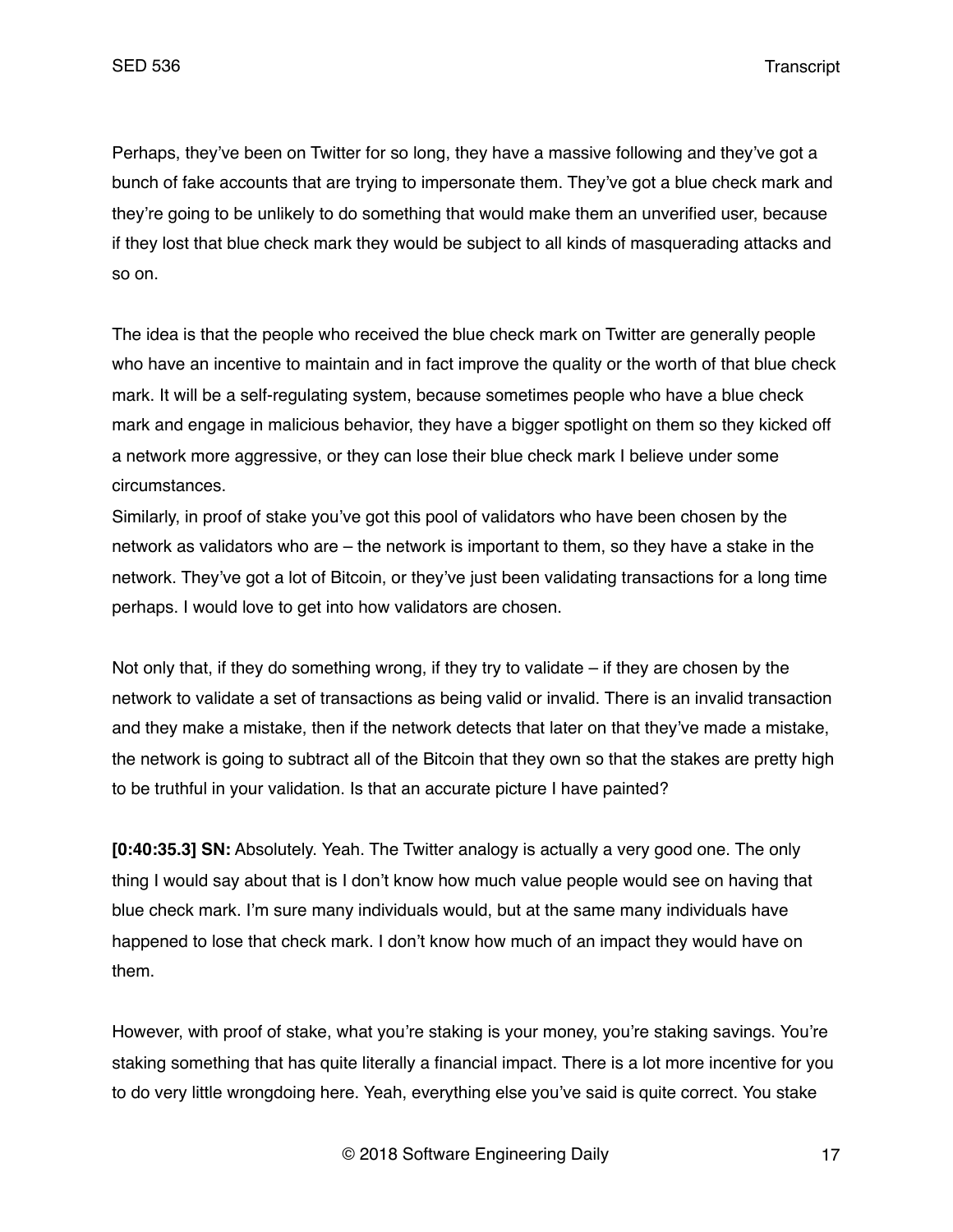cryptocurrency. Bitcoin in my opinion, I don't see it moving to proof of stake anytime soon, but Ethereum for example would be a good example would stake Ethereum.

They stake their Ethereum and proportional to their stake, a probability is assigned to them being chosen to validate the next block. It would be in their very best interest to validate it correctly exactly.

**[0:41:29.5] JM:** How do people end up in the validator pool, who can be randomly selected to validate these transactions?

**[0:41:36.6] SN:** All you really have to do is stake some level of Ethereum. Right now, the biggest proof of stake counts a prototype and test of concept is happening on the Ethereum network. It's not has been published there yet, but it is being tested. Ethereum will most likely move to a proof of stake system within the near future.

All an individual really has to do is conduct a transaction saying, "I have X amount of Ethereum. Lock this up and consider me a validator." As long as they had that Ethereum, they will be in a very decentralized and trustless aspect, they will be considered as a part of the validating pool, as a potential person to be selected.

The most cryptocurrencies you stake, the higher probability you have of being selected. This is because you have a higher stake to lose, why not give you a chance and see if you can validate it properly.

**[0:42:30.8] JM:** The important part of this is that if you validate a transaction that we later find out is incorrect, two things need to happen; first of all, we need to take all your cryptocurrency that you've staked and grab it from you. Two, we also need to roll back the blockchain somehow and undo that transaction. What is the process of validating the validators?

**[0:42:53.7] SN:** That's a good question. I'm not too familiar with the intricacies of proof of stake itself when it comes to rolling back and handling – punishing validators. That's something I will be researching in the future. Right now, I'm focusing a little bit more on proof of work.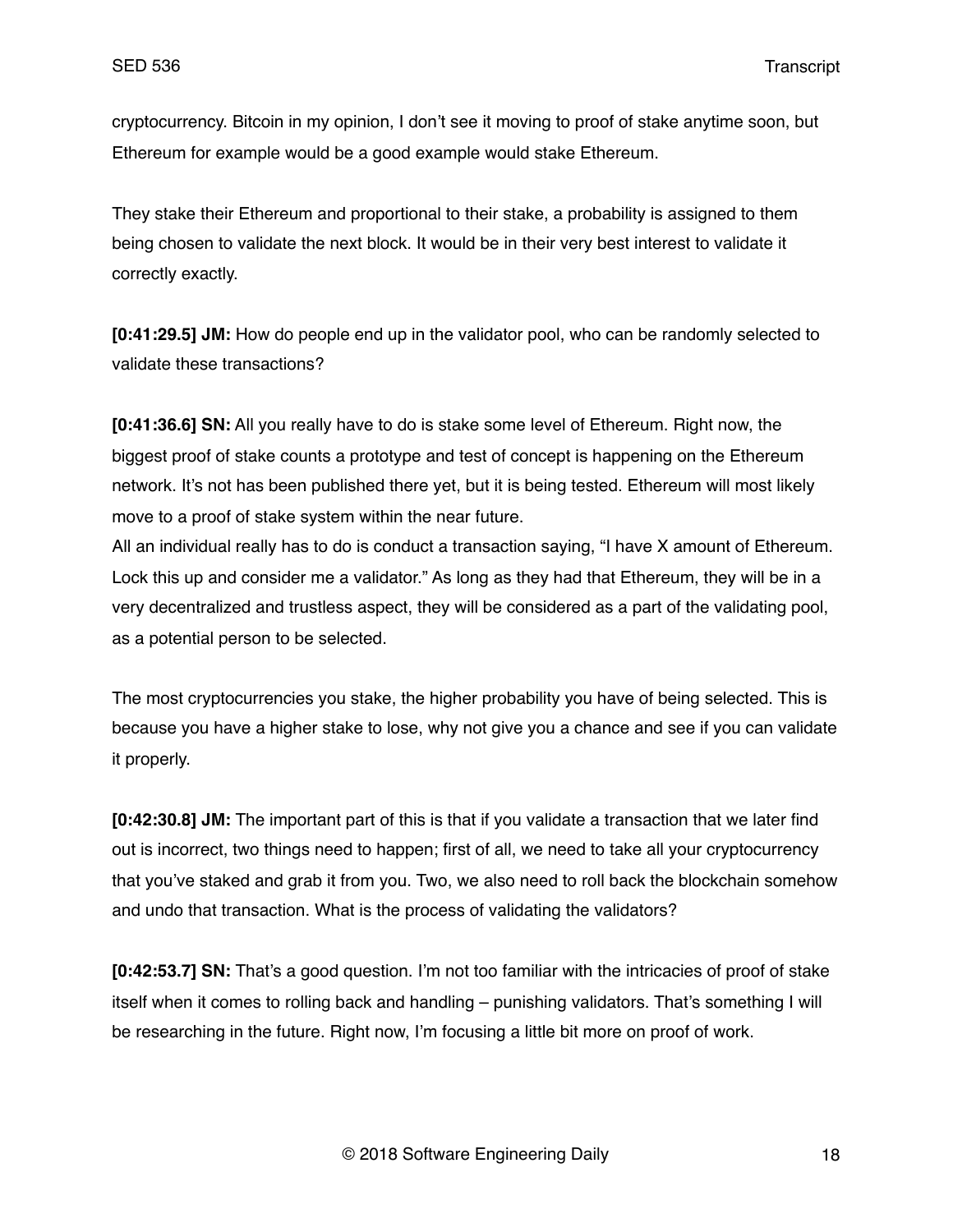**[0:43:06.6] JM:** We'll be doing several more shows on this topic. I think I already have a show about Casper scheduled, so I'm sure we can go a little bit deeper in that episode.

**[0:43:13.7] SN:** Absolutely, yeah. I'm actually in the process of reading the Casper whitepaper right now, which is why I'm not entirely versed in how punishing a validators happen.

**[0:43:22.7] JM:** Totally fine. What's that experience been like? By the way, how do you attack these whitepapers? Some of these are pretty dense?

**[0:43:28.3] SN:** They are. They are. Time, honestly all you really need is time. Again, starting from a very fundamental level really helps. For example, I tried diving into how Ethereum worked before how I learned how Bitcoin worked. Did not happen. I went back to square one, I read the Bitcoin whitepaper. There's an incredible amount of resources out there that are based around learning Bitcoin. I read a fair amount of them.

That's where I really started to feel confident about being able to learn other concepts, such as how the Ethereum network works, concepts such as how the lightning networks works and again, concepts such as proof of work and how Casper will be working in the future. Again, just starting from the fundamentals and working your way up from there will save you time down the road when you try to get into more complex topics in the field.

**[0:44:16.1] JM:** It's so true. I'm laughing because I think it was the second or third week of shows on Software Engineering Daily that I did shows on Bitcoin and Ethereum, mind you, without really understanding how the stuff works. It was just a train wreck. I try to do a show on lightning networks and I had some good questions to ask, but mostly I had no idea what the questions I was asking meant. I just knew that they were questions that other people were asking, which is just not a recipe for walking away with a good understanding. Yes, I think we rehashed this several times in the introductory questions, but always better to start with the fundamentals.

**[0:44:54.4] SN:** Absolutely. Yeah.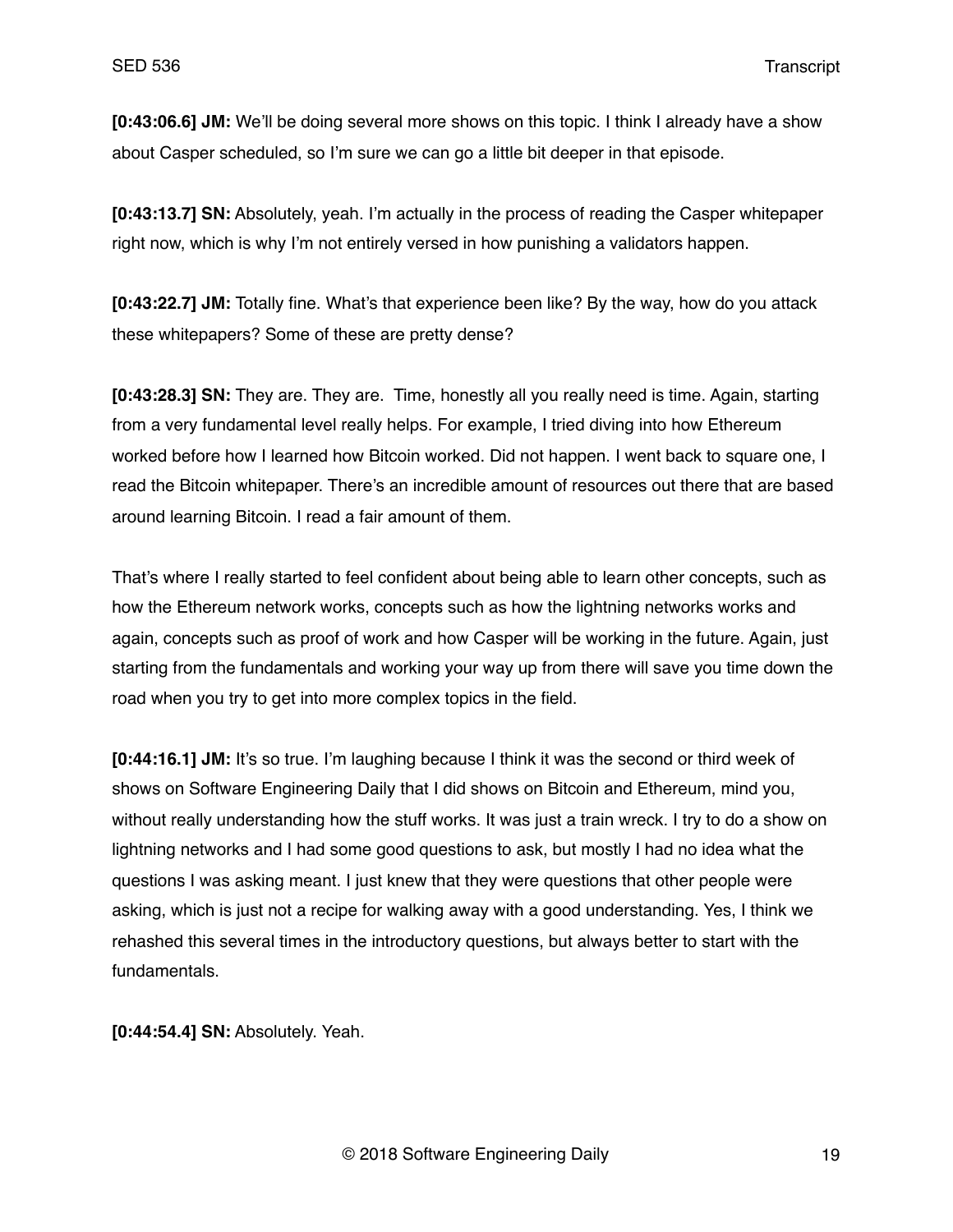**[0:44:56.3] JM:** A little bit more about proof of stake. In some sense, this leads to a rich get richer problem, because the people who have the money to stake can earn interest on that money. Is this a rich get richer problem? Is that leading to further centralization? Is that problematic?

**[0:45:17.8] SN:** Absolutely, yeah. That's something I've definitely been considering and looking into. Proof of stake works to solve a lot of the issues that proof of work has. The expenditure of an insane amount of electricity, the potential centralization risk, making the 51% attack a little harder, because there's no mining at work. All you're really doing is randomly selecting people to validate the network.

You're right. There is this risk of the rich get richer potentially when it comes to proof of stake. The argument could be made that those who stake a large portion of their wealth in order to secure the network deserve to make that money, deserve to reap the benefits of it. That same argument has been made about the small number of wallets that hold large number of Bitcoin.

Maybe the early adopters of Bitcoin deserve to hold and reap the majority of the benefits on the network because they took such a massive risk early on. I personally wouldn't agree with that mentality, because again, the point of decentralization, trustlesness and sensor-resistant premises is to put the damper on corruption, to reduce the level of corruption and centralization and the corruption and the abuse of power that comes from centralization.

Although that argument that can be made, the fact that people who take a greater risk early on, or stake a lot of the currency should reap benefits down the road, there is always a possibility that power and a large amount of control over any system will corrupt any individual. That may and that will probably will happen if centralization again becomes a theme in cryptocurrencies. Yeah, that is a very real risk when it comes to proof of stake in my opinion.

Again, I have to do a lot more research on this field and see perhaps if there is a way to tackle this. Yes, the rich getting richer is a problem. However, it is important to note that when you're considering the probability of somebody staking 10,000 Ethereum versus 8,000 Ethereum versus 7,000 Ethereum versus 5,000 Ethereum, you're probably going to have a relatively negligible risk of the rich get richer/centralization problem.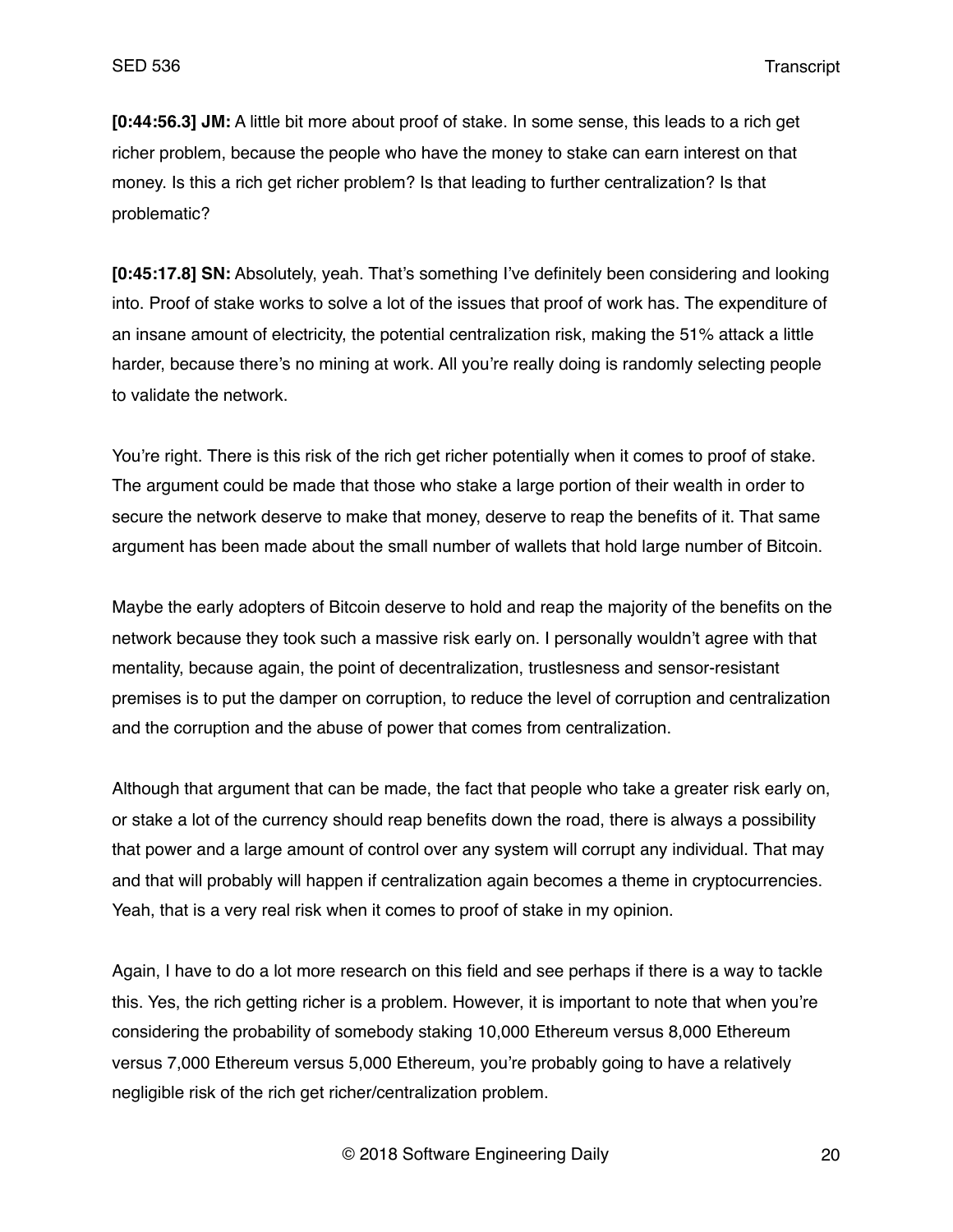When you consider the extremes of this, what a lot of people think is the probability of somebody staking 10 Ethereum versus 1 Ethereum. The persons taking 10 Ethereum is definitely going to have a much high probability being selected and then a much higher probability of earning more Ethereum, and so the rich get richer.

When you consider a fleshed out – a relatively fleshed out system like Ethereum, you have a lot more decentralization, a lot more distribution of the current currency and there will be a lot more competition when it comes to staking their currency's proof of work.

There is definitely a real probability of the rich get richer problem being negligible, but that again remains to be seen. For me myself personally research has to be conducted before I can make a definitive conclusion about that.

**[0:48:17.8] JM:** The other aspect of that is like if you want to stake so much Ethereum, or so much ether that you're just going to dominate in the rate of being selected to validate blocks, you're probably going to be staking so much ether that your funds would be better sent elsewhere. It would just make more sense for you to allocate them into index funds, or something else, because this is essentially like a bond, like an interest-bearing instrument with a pretty predictable interest rate.

If you just say, "I want to dominate and always get that small amount of interest, you might have to make a very irrational bet if you really wanted to dominate it that bad." It doesn't have the same problem of being subject to a 51% attack, because anybody can always check your work. If they prove that you're doing something wrong, then you just lose all of that money and it's just like – it seems like a very sensible solution to me.

**[0:49:18.1] SN:** Yeah. Yeah, what you mentioned is actually a valid point and it's actually a fundamental aspect of the game theory that exist not just behind proof of stake, but as well as proof of work. If you look 51% of tax in Bitcoin, if you're a miner and you have 50% of the hashing power in the network, it would probably still be in your best interest to keep mining and not double spend your coins if you happen to have the majority of hash power, because if you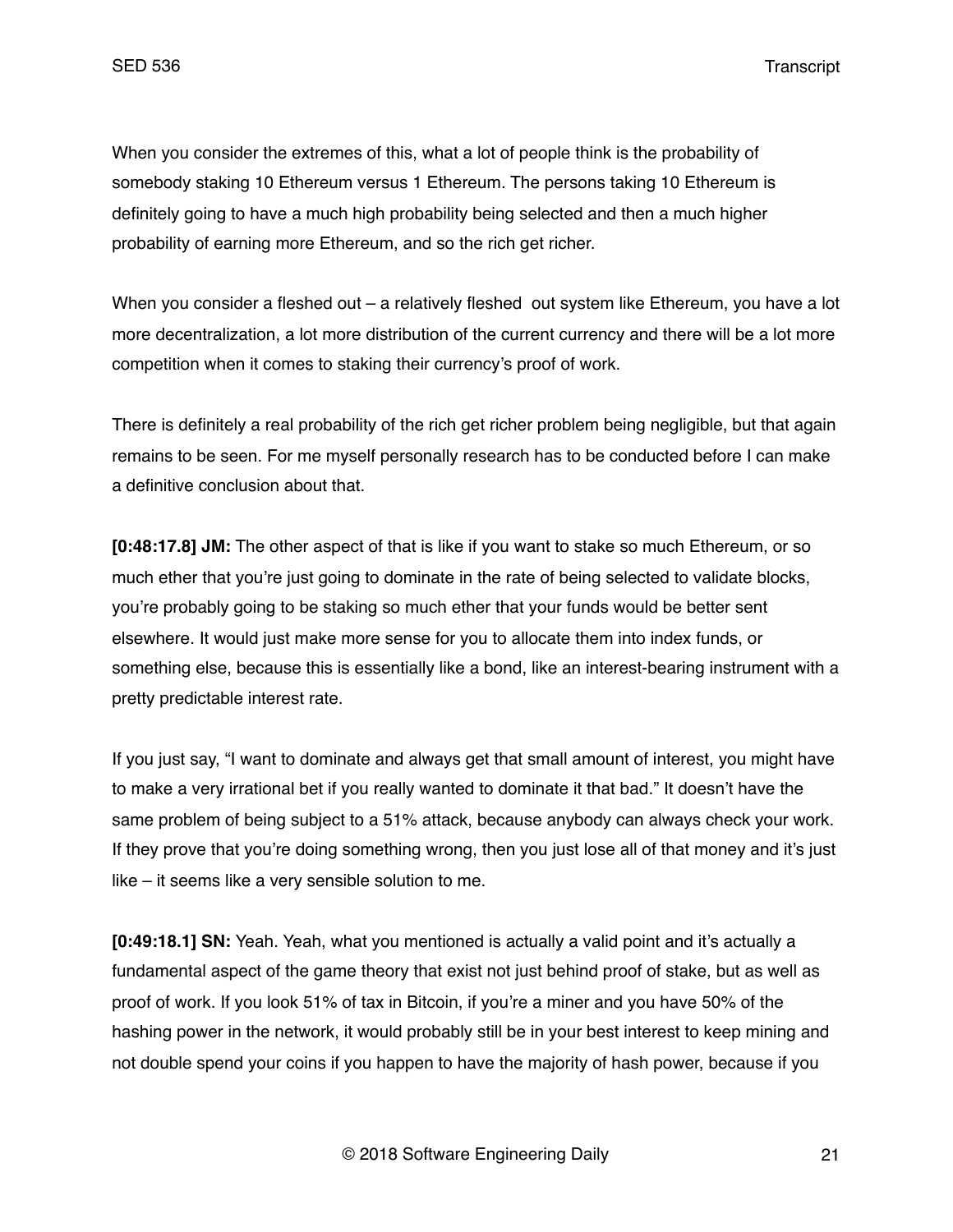do that, you will get caught and you will propagated off the network. You will not be able to make any more money profits.

That's a very valid point, that a lot of people will act rationally. Again, with proof of stake, the exact same mentality comes to play. If you have 30% or 40% of the network stake using your own currency, it would probably be in your best interest to act truthfully to better your holdings.

**[0:50:11.8] JM:** The other issue at hand and this is somewhat tangential is that one of the problems of proof of work is proof of work leads to hardware centralization in a very physical manifestation, which is problematic. Okay, proof of work functions today, like that's great. What happens when government currencies start to not look so appealing for any use case?

That is a potential outcome. When that happens, if there is a hardware centralization, that's a centralization that is existent in the physical world and governments are pretty good at administering control over physical assets and disrupting physical assets. Proof of stake in contrast seems like a more ephemeral consensus mechanism that would not be centralized in any particular hardware dimension.

**[0:51:06.7] SN:** Absolutely. The technical beautify of proof of work is that if you happen to restrict for examples the sales basic mining hardware, which is what's used for the majority of Bitcoin mining today, the difficulty of the network will go down and [inaudible 0:51:20.3] will be able to mine Bitcoin let's say at a very extreme level where the GPU is again.

That level of technical decentralization and the level of access would still be available to individuals, despite the restriction of hardware. The difficulty of Bitcoin scales with the level of has power that the network has. The reason why proof of work is determined to be effectively secure; if somebody wanted to launch a 51% attack on the Bitcoin network, they would have to spend I think awards of millions or potentially even billions of dollars and they need to purchase enough hardware and expend enough electricity to make that happen.

That's really where proof of work is expected to be relatively secure, despite the fact that like you said, there is dependency on hardware and hardware can be restricted. The difficulty with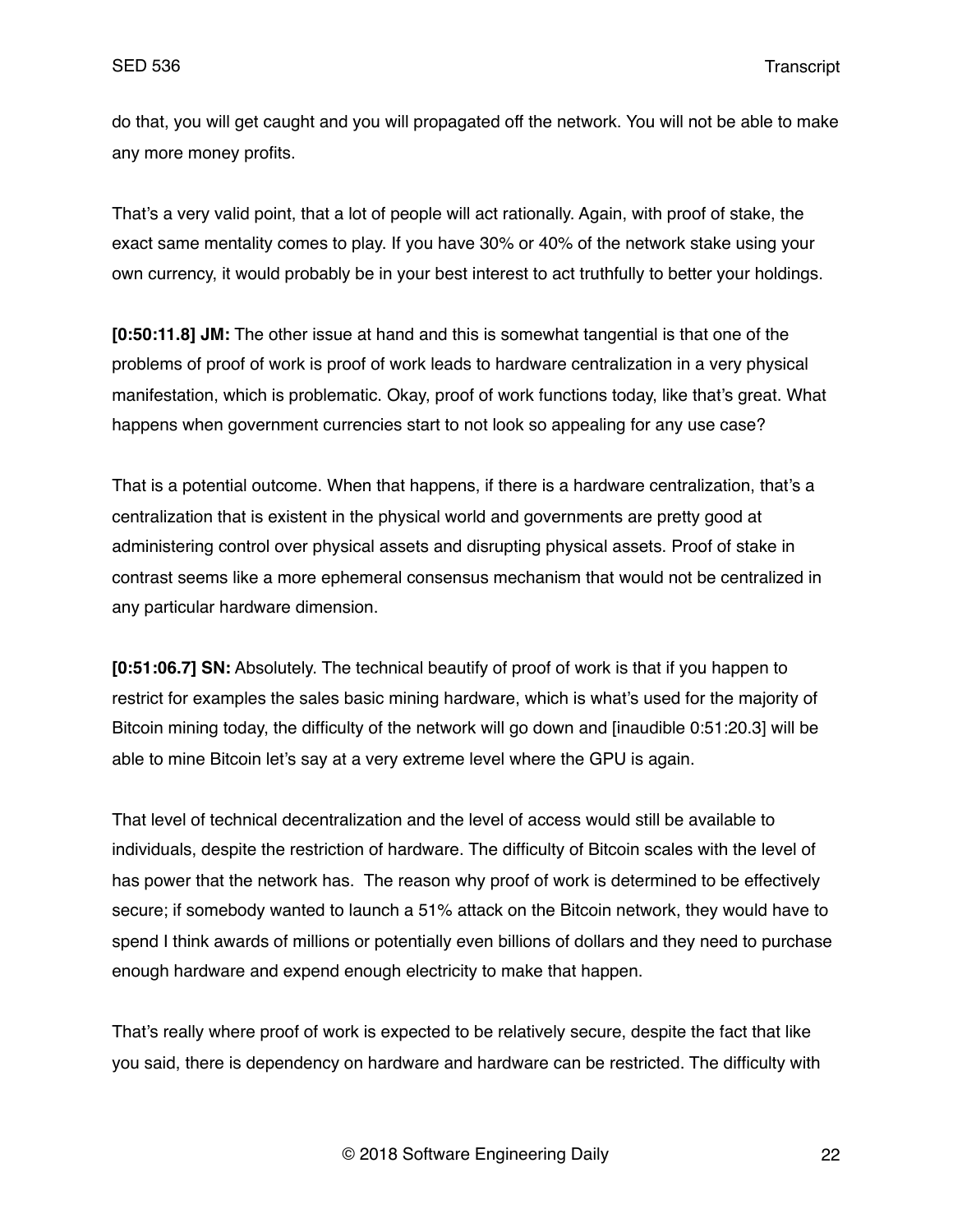adjustments that happen on the Bitcoin network both stem to prevent an extreme level of attack by the government, or otherwise.

Again, like you said, there is an inherent disadvantage through relying on hardware. That is potential restrictions in the short-term that may happen and as well as the over-looming environmental impact that comes from such expanded hardware usage. Proof of stake is valuable in that sense.

At the moment, this rich get richer problem and as well as the fact that nobody has really been able to successful implement it and ensure that it's attack resistant is a very important aspect that you're going to be neglected. The reason why Bitcoin can be deemed as secure is because it has existed for 10 years with proof of work, and like you said it works and it hasn't been – the network has not been able to be attacked and that's proved it.

You put something out there and you let it be attacked. If you can see that is resistant, there is some great inherent value with that. Hopefully proof of stake gets to that point, we can say, yeah proof of stake works. It's a better alternative. Until then, it's a very fine line to tether across when trying to talk about the long-term effect of nature of proof of stake.

**[0:53:24.1] JM:** One thing I think that is ironic about these systems, like we call it proof of work or proof of stake. They're proof-based systems, like you can prove that you have done the work to validate some transactions by presenting the solution to a cryptographic puzzle. You can similarly prove that you have a stake in the network by giving some ether. What I think is funny is that the only way that we know that these systems work is if we actually deploy them and then test them and have empirical data to show that they work over time and that nobody has found a vulnerability in them, which is not at all what a proof is in fundamental computer science terms. I just find it hilarious.

**[0:54:10.9] SN:** Yeah. That's honestly when Bitcoin, if you'd go all the way back to 2009 and you look at Satoshi Nakamoto's old e-mail lists. He was skeptic. He was like, "Hey, I don't really know if this is going to work. Just try it out." People just started throwing things at it, people built on it. Nobody really knew if it was going to be secure or if it worked.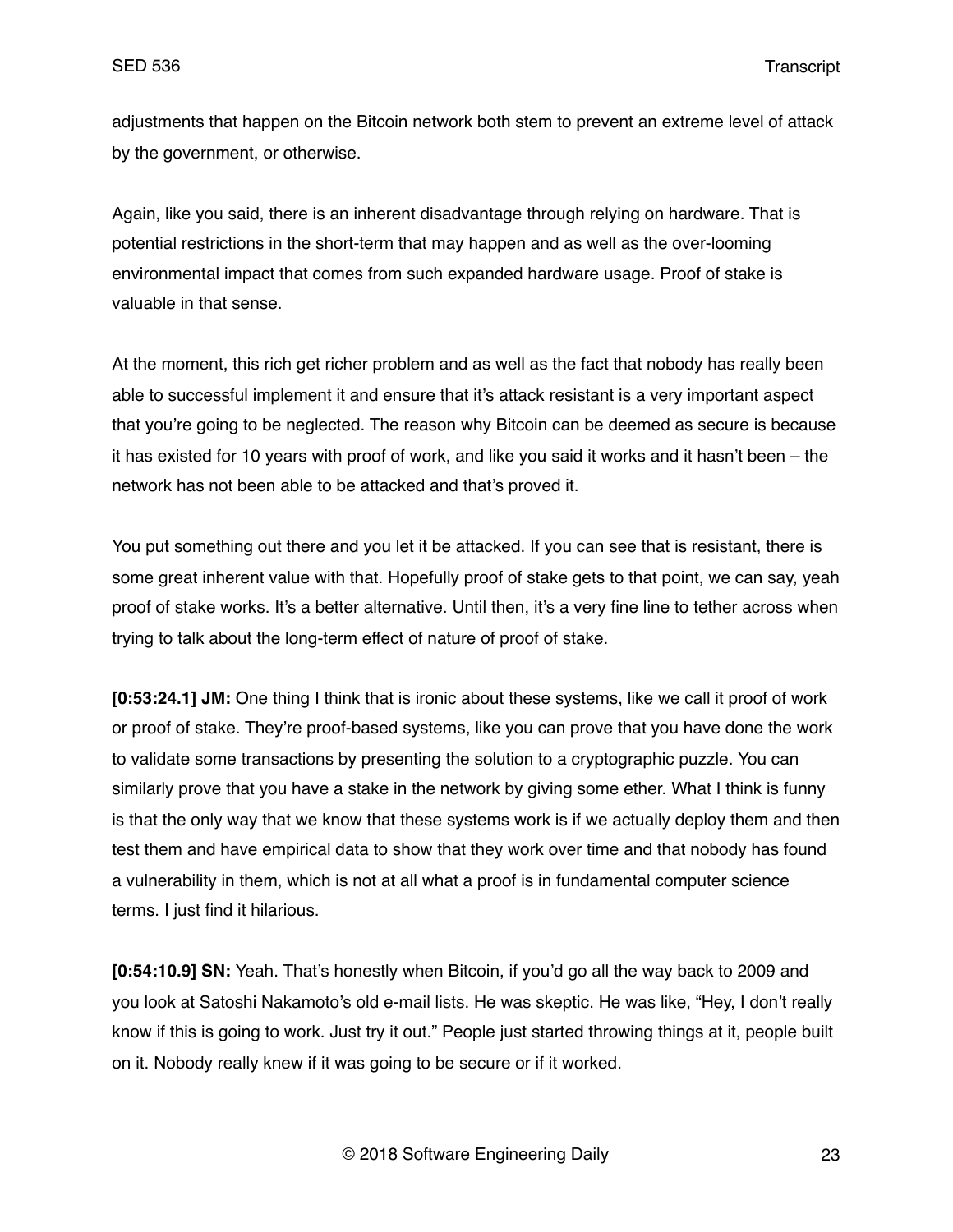Attacks happen. They were attempted. It continue to resist and become resilient. It's essentially evolved into what we have today, which is something that we know is works. Like you said, it is – if you think about it, it's ridiculous. How can you expect the system to be secure when you just let it live and you see what happens to it?

I agree with that, absolutely. That's really why when you look at something like Bitcoin for example, I can't question its immutability and its security, because all that has happened and we're at this point today where nothing has changed about it. We can effectively trust that the system works.

**[0:55:11.9] JM:** Although, equally hilarious when you talk to economic traditionalists and they are just looking for an excuse to dismiss cryptocurrencies. They hear about the deflationary argument. "Oh, Bitcoin is deflationary." We've seen what happens with deflationary currencies. People just don't spend them. Therefore, because people don't spend them and we know that they just increase in value over time, this will not work as a currency, therefore I can ignore this space entirely and dismiss everything else that you're saying to me.

When in fact, the only – as far as I know from these conversations, maybe there are more data points on this, but the main data point has something to do with Japan, like Japan had a deflationary currency for a while and that was catastrophic. Maybe there are some other examples, but I don't know. Maybe I'm talking with a little too much conviction here, but it just seems like we just don't have much data in terms of testing different economic systems.

We just really don't have a whole lot of data. Anybody that says, "Oh, we really know this. We are so sure of this thing about economic systems." Talk about skepticism. I'm pretty skeptical of people who are so economically sure of something like that.

**[0:56:25.5] SN:** Absolutely. Again, people who are skeptical of the impact of Bitcoin potentially being deflationary, I give them credit, you should be skeptical. Should you dismiss Bitcoin, its technology and its impact because you're absolutely sure that it will cost a deflation spiral and destroy the economy? I'm sure well on the same page, I disagree with that kind of mentality.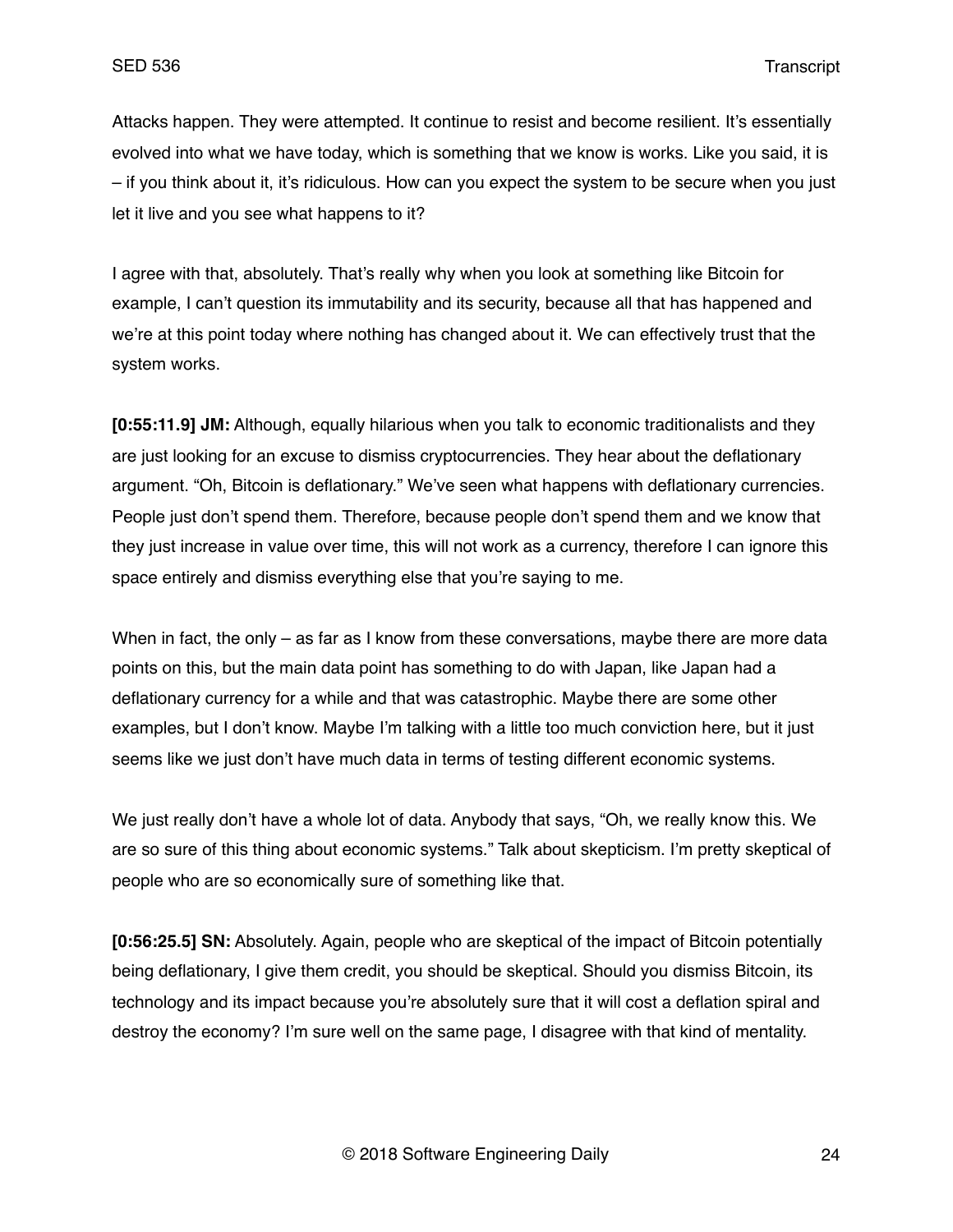There is something to be considered when it comes to Bitcoin. It has a limited supply, it's immutable and it's inflation right now is controlled every sense of the way. There's value in that but at the same time there are economic impacts that remain to be seen when it comes to widespread adoption of Bitcoin.

We don't have enough data. You're right. We will see what happens. I personally don't feel like any level of adoption of Bitcoin would be a bad thing for the economy. I personally feel like inflationary currencies will continue to exist, but there is something to be said about Bitcoin being used as an inherent store value that will continue to grow and be immutable in the future.

**[0:57:26.9] JM:** Right. Yeah, maybe a deflationary store value is great. Maybe it's not so useful as a currency.

**[0:57:31.9] SN:** Absolutely. You're right. Again, everybody should be doing their own research about the economic impacts of Bitcoin itself. For me, that's also one of the great appeals of Bitcoin. I'm studying business as well and I'm taking a minor in economics. This is a very basic economic concept, deflationary spirals versus the impact of inflationary economic incentives.

Seeing how Bitcoin not only has impacted the wealth of technology, but as well as an impact in the world of economics and the way we use currencies and grow our economies itself is something that's very, very, very intriguing.

If you are interested in seeing how the world may change because of this technology, the economic aspect of Bitcoin should absolutely be studied rigorously. That's something I've been doing and I hope to do in the future as well.

**[0:58:22.2] JM:** Let me ask you another technical question about proof of stake. Does proof of stake improve scalability? I understand that it alleviates the electricity demands, but I imagine if you can have this network where you've got these validators and you can just say, "Okay, we've got this pool of transactions." We can actually do things in parallel now, because we can just take different sets of validators and throw disjoint sets of transactions at them, and we can get a whole lot more transactions validated in the same amount of time, rather than redundant proof of work systems. Is that accurate? Is proof of stake more scalable? Does it add to scalability?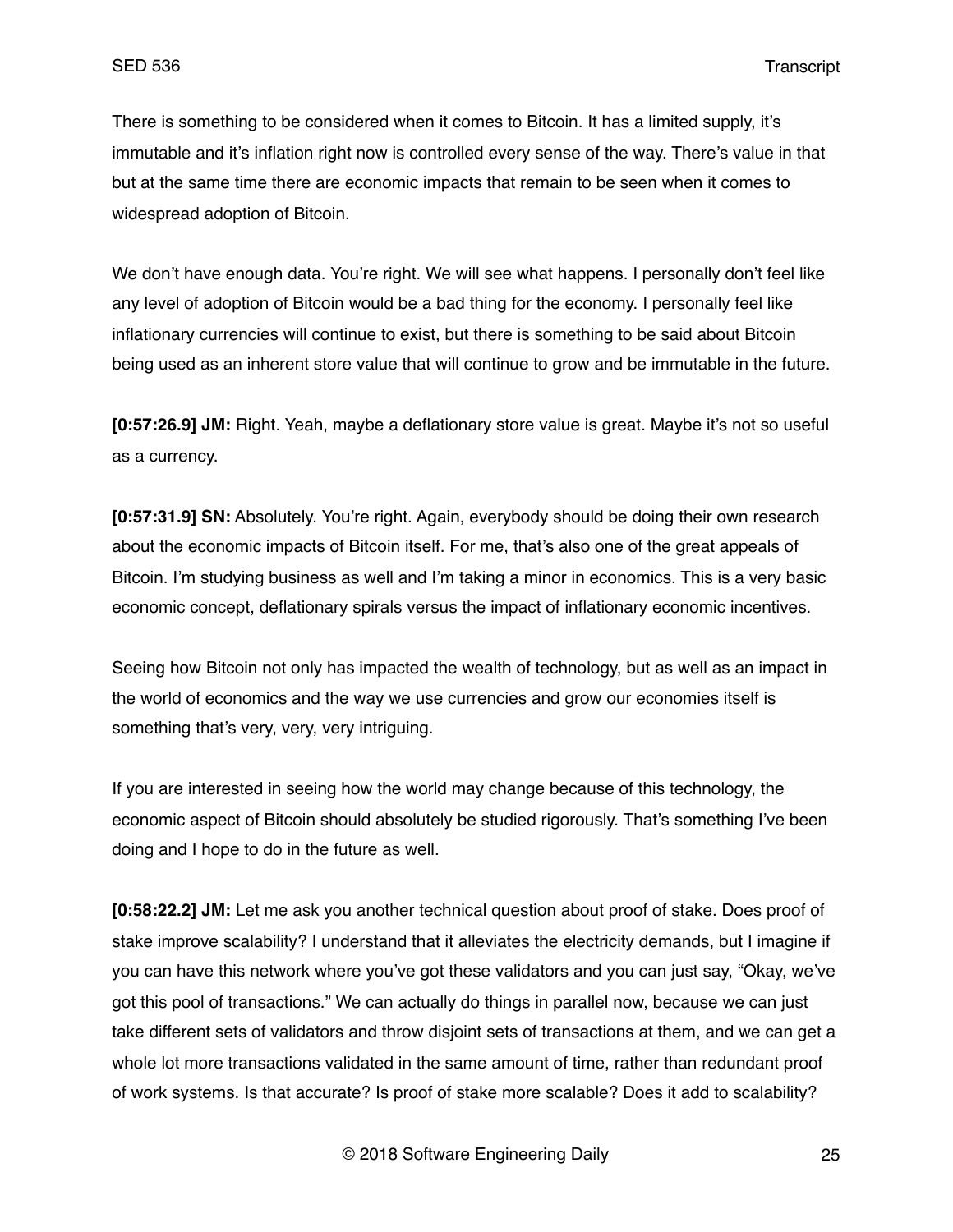**[0:59:03.9] SN:** Absolutely, yeah. That's actually a very interesting topic to consider. The reason why a lot of the restrictions exist in the Bitcoin network are because of the proof of work algorithm. For example, currently the block size is approximately 1 megabytes, would segway it up to 4, relatively small. One of the reasons why that is is because miners are expected to mine a block within 10 minutes.

Then this new block that they mine is expected to be propagated across the network, as soon as they mine it and it's expected to propagate relatively quickly, because miners didn't have to spend up to 10 minutes mining the next block. A considerable level of time is expected to be expended mining every single block.

Proof of stake, what that effectively does is it eliminates that kind of time constraint. It eliminates that expected expenditure of time and very hypothetical terms. The validation of a block is almost instant. What that means and the implications that it has is that you're able to propagate blocks at a much faster level and while potentially reducing the level of orphan chains. What that means is that chains that get left behind, because the blocks got propagated too quickly.

You're right, if the validation of a block is almost instant, then blocks can potentially hold many more transactions, a lot more protocol changes that can come into play, because block propagation and block time restrictions are not as big a part of the equation anymore.

**[1:00:40.0] JM:** All right. Subhan, it's really been great talking to you. I could continue talking to you for a long time, but I know we're up against time. Yeah, I guess well, one of the question, so you're looking at computer science and business at the same time. I know you're not going to start a business anytime soon probably, or maybe you are thinking about it. You got some ideas?

**[1:01:00.0] SN:** Yeah. Well, I have some inspiration. I'm working for a company called Fix in Toronto right now. The CPOs 23, the CTOs 24 and the COs 27. These guys are tempting to start a business. You never know. Could happen. Yeah, go ahead.

**[1:01:16.5] JM:** You got any ideas yet, or nothing you can talk about publicly?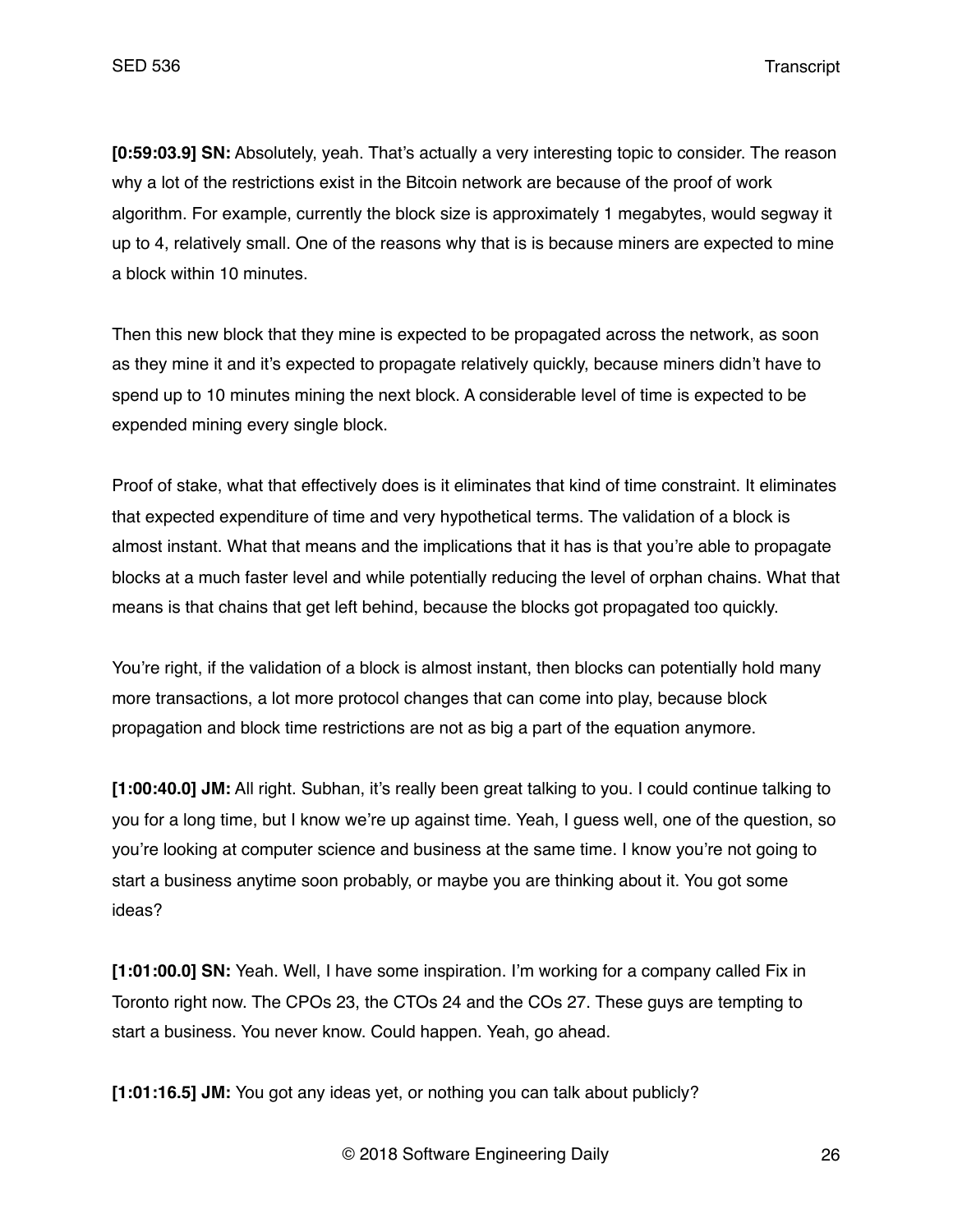**[1:01:19.1] SN:** Yeah, nothing I really want to delve into yet, but we'll see.

**[1:01:22.3] JM:** Okay. All right. Well, we can do another show in the future.

**[1:01:24.7] SN:** Absolutely.

**[1:01:25.5] JM:** Subhan, thanks for coming on Software Engineering Daily. It's been great talking to you.

**[1:01:28.0] SN:** Absolutely. Great talking to you as well, Jeff. Thank you very much for everything.

## [END OF INTERVIEW]

**[1:01:34.0] JM:** If you are building a product for software engineers, or you are hiring software engineers, Software Engineering Daily is accepting sponsorships for 2018. Send me an e-mail [jeff@softwareengineeringdaily.com](mailto:jeff@softwareengineeringdaily.com) if you're interested.

With 23,000 people listening Monday through Friday and the content being fairly selective for a technical listener, Software Engineering Daily is a great way to reach top engineers. I know that the listeners of Software Engineering Daily are great engineers, because I talk to them all the time. I hear from CTOs, CEOs, Directors of engineering who listen to the show regularly. I also hear about many newer, hungry software engineers who are looking to level up quickly and prove themselves.

To find out more about sponsoring the show, you can send me an e-mail or tell your marketing director to send me an e-mail [jeff@softwareengineeringdaily.com.](mailto:jeff@softwareengineeringdaily.com) If you're a listener to the show, thank you so much for supporting it through your audienceship. That is quite enough, but if you're interested in taking your support of the show to the next level, then look at sponsoring the show through your company.

Send me an e-mail at jeff@softwareengineeringdaily.com. Thank you.